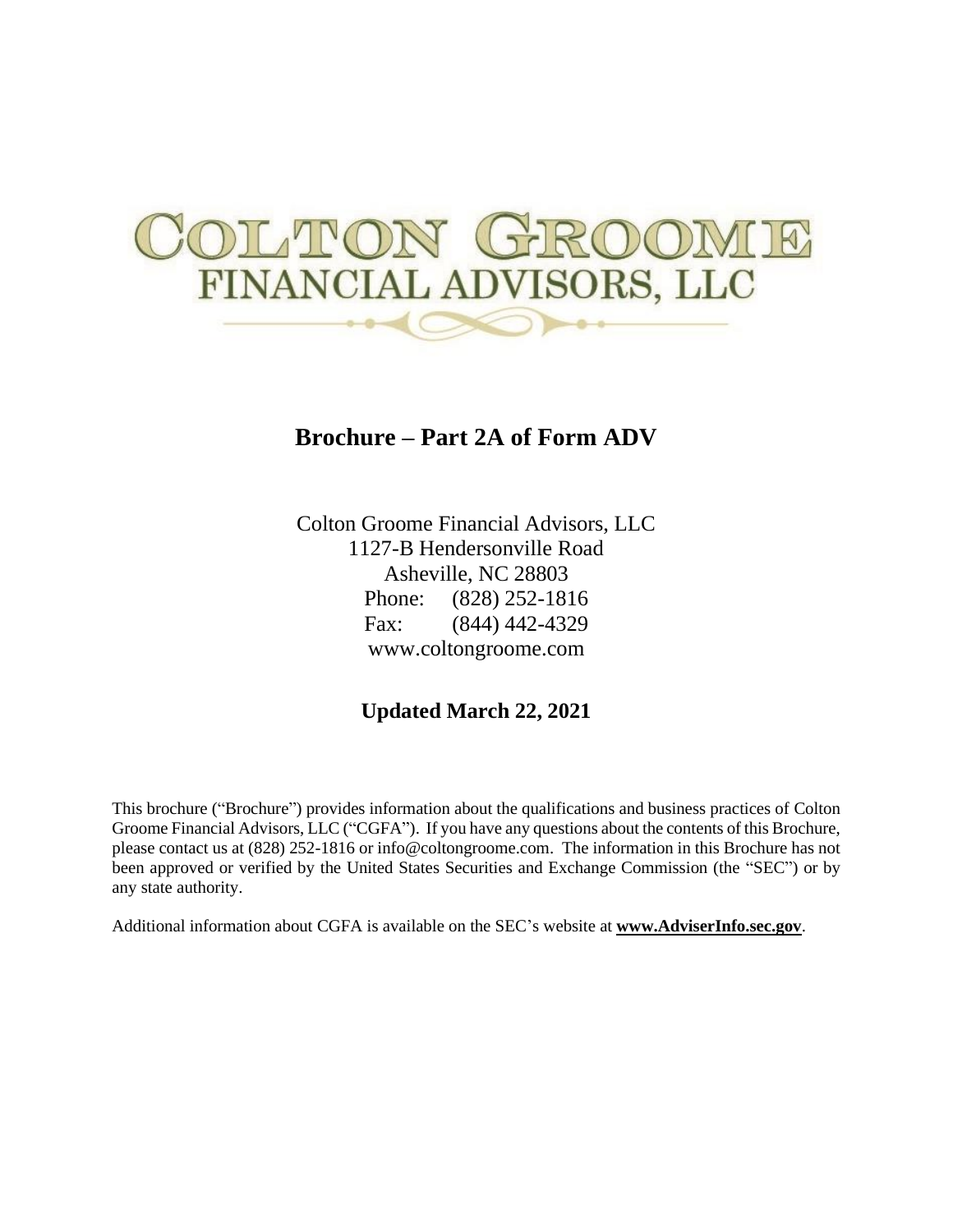#### **Item 2 - Material Changes**

This Brochure is dated March 21, 2021. The last annual update to Form ADV Part 2 was dated March 31, 2020. If you would like another copy of this Brochure, please download it from the SEC website as indicated on the cover page, or you can contact CGFA at (828) 252-1816. You can also get a copy of this Brochure from our website: [www.coltongroome.com.](http://www.coltongroome.com/)

The following are material changes to the business of CGFA:

• CGFA now also recommends the custodian Fidelity Brokerage Services LLC (Item 12).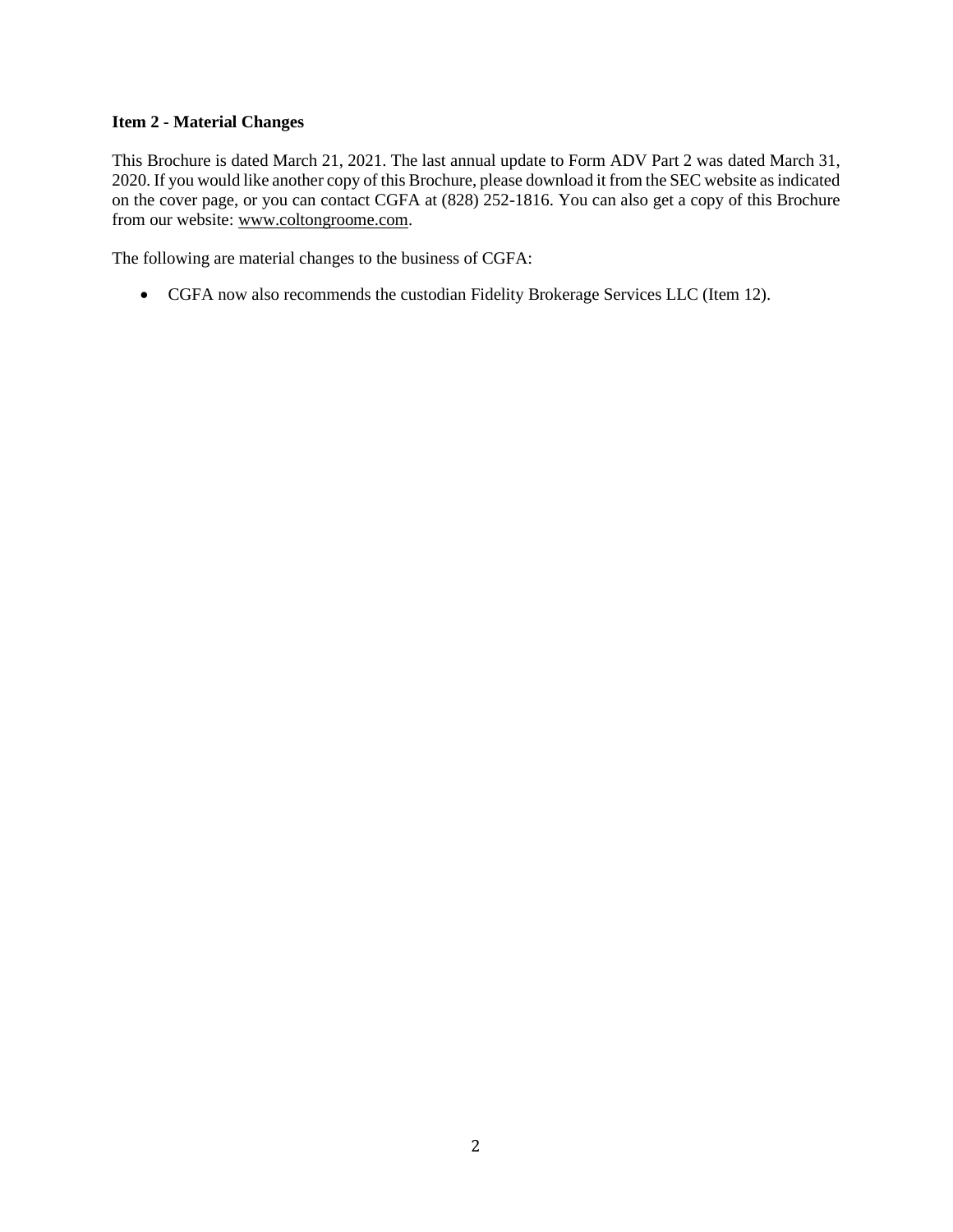#### **Item 3 - Table of Contents**

### Page

| Item 11 - Code of Ethics, Participation or Interest in Client Transactions and Personal Trading  18 |  |
|-----------------------------------------------------------------------------------------------------|--|
|                                                                                                     |  |
|                                                                                                     |  |
|                                                                                                     |  |
|                                                                                                     |  |
|                                                                                                     |  |
|                                                                                                     |  |
|                                                                                                     |  |
|                                                                                                     |  |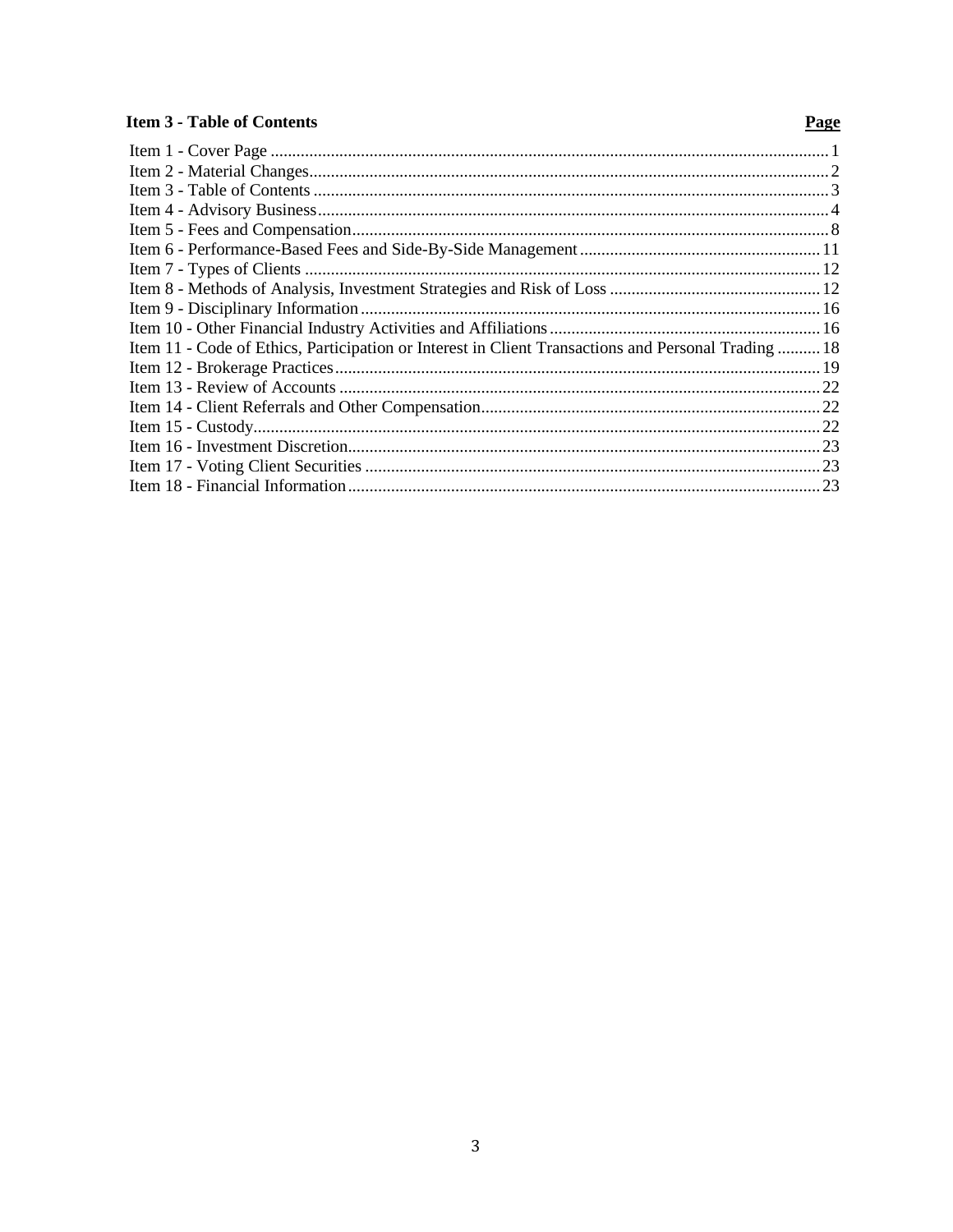#### **Item 4 - Advisory Business**

#### General Information

Colton Groome Financial Advisors, LLC (formerly "CG Advisory Services, LLC") was founded in 2003. CGFA is a wholly-owned subsidiary of Groome Holdings, LLC (doing business as Colton Groome & Company, and hereinafter referred to as "CG"), which is managed by George M. Groome, G. Tatum Groome and Matthew L. Groome, who collectively have more than 65 years of experience in the financial services industry.

CGFA offers the following services, each of which is more fully described below:

- Investment Advisory Services;
- Financial Planning Services; and
- Retirement Plan Consulting Services.

#### Investment Advisory Services

#### *Financial Profile and Investment Plan*

CGFA provides discretionary and non-discretionary Investment Advisory Services to individuals and high net worth individuals, retirement plans (including defined contribution plans, 401(k) plans, 403(b) plans, 457 plans and profit-sharing plans) and their participants, charitable organizations, trusts, estates, endowments, foundations, corporations and other business entities.

At the outset of each client relationship, CGFA spends time with the client, asking questions, discussing the client's investment experience and financial circumstances, and broadly identifying major goals of the client. Based on its reviews, CGFA generally develops with each client:

- a financial outline for the client based on the client's financial circumstances and goals, and the client's risk tolerance level (the "Financial Profile"); and
- the client's investment objectives and guidelines (the "Investment Plan")

The Financial Profile is a reflection of the client's current financial picture and a look to the future goals of the client. The Investment Plan outlines the types of investments CGFA will make or recommend on behalf of the client based on CGFA's own research and analysis in order to meet those goals. The elements of the Financial Profile and the Investment Plan are discussed periodically with each client, but are not necessarily written documents. The Investment Plan will be updated from time to time when requested by the client, or when determined to be necessary or advisable by CGFA based on updates to the client's financial or other circumstances. It is the responsibility of the client to notify CGFA of any changes to their financial situation or objectives or any other factors that may impact the client's Financial Profile.

#### *Portfolio Management*

To implement the client's Investment Plan, CGFA will manage the client's investment portfolio on a discretionary or a non-discretionary basis pursuant to an investment advisory agreement with the client. As a discretionary investment adviser, CGFA will have the authority to supervise and direct the portfolio without prior consultation with the client. Clients who choose a non-discretionary arrangement must be contacted prior to the execution of any trade in the account(s) under management. This may result in a delay in executing recommended trades, which could adversely affect the performance of the portfolio. This delay also normally means the affected account(s) will not be able to participate in block trades, a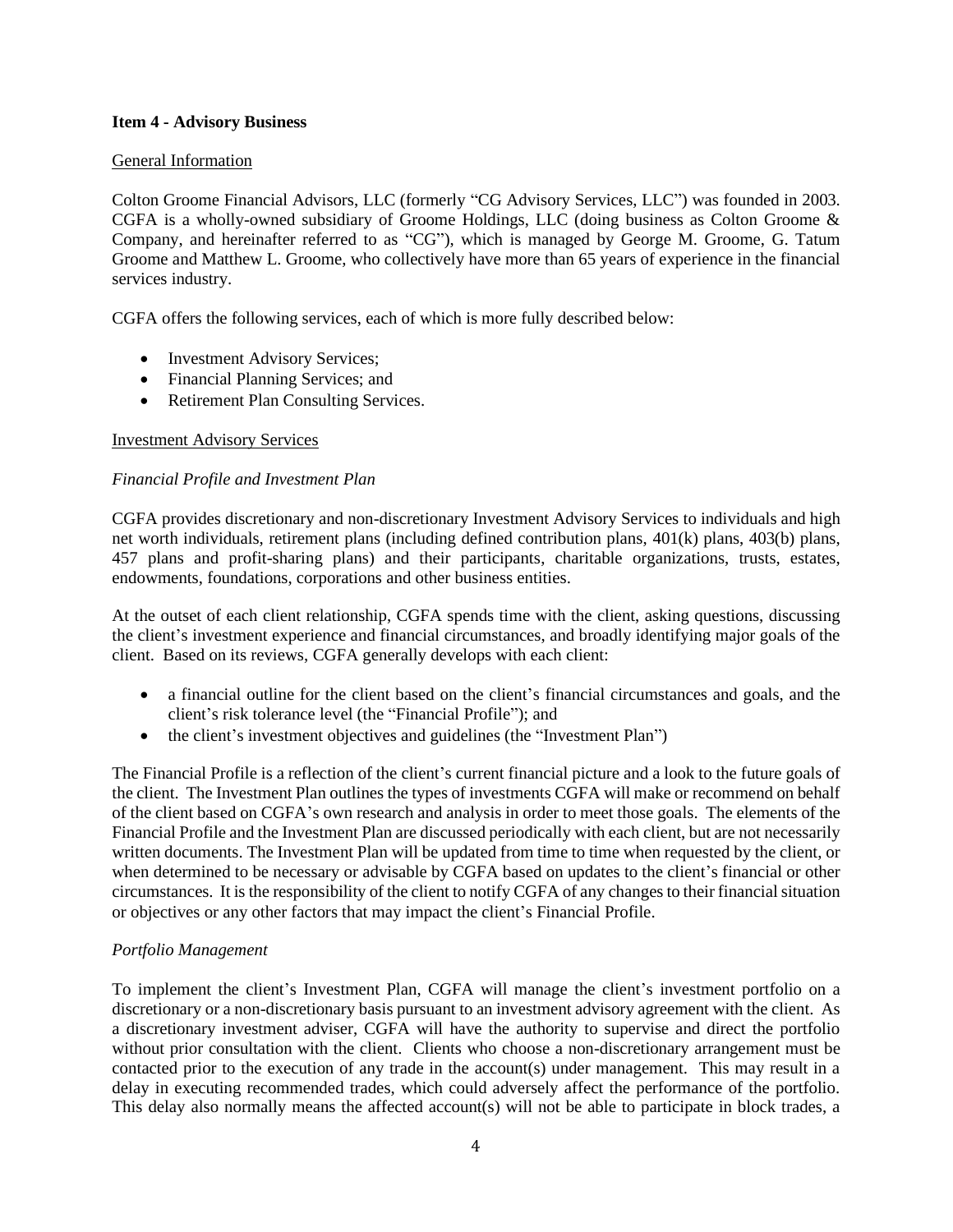practice designed to enhance the execution quality, timing and/or cost for all accounts included in the block. In a non-discretionary arrangement, the client retains the responsibility for the final decision on all actions taken with respect to the portfolio.

Notwithstanding the foregoing, clients may request certain reasonable restrictions on CGFA in the management of their investment portfolios, such as prohibiting the inclusion of certain types of investments in an investment portfolio or prohibiting the sale of certain investments held in the account at the commencement of the relationship, with written notice to CGFA. Each client should note, however, that restrictions, if accepted by CGFA, may adversely affect the composition and performance of the client's investment portfolio. Each client should also note that his or her investment portfolio is treated individually by giving consideration to each purchase or sale for the client's account. For these and other reasons, performance of client investment portfolios within the same investment objectives, goals and/or risk tolerance may differ, and clients should not expect that the composition or performance of their investment portfolios would necessarily be consistent with similar clients of CGFA.

#### *Separate Account Managers*

CGFA may recommend or select one or more third party investment advisers or model portfolio providers (each a "Manager"), when appropriate and in accordance with the client's Investment Plan. Having access to various Managers offers a wide variety of manager styles, and provides the opportunity to utilize more than one Manager for the portfolio. Factors that CGFA considers in recommending/selecting Managers generally includes the client's stated investment objective(s), management style, performance, risk level, reputation, financial strength, reporting, pricing and research.

The Manager(s) may be granted discretionary or non-discretionary trading authority to provide investment supervisory services for all or a portion of the portfolio. Other Managers may be engaged to provide research and trading signals to CGFA in connection with certain model portfolios offered by the Manager. Where a Manager has been engaged to provide non-discretionary investment advice, CGFA will typically receive the Manager's recommendations and thereafter effect trades on behalf of the Portfolio as determined by CGFA; however, CGFA may allow the Manager to effect trades in the Portfolio if CGFA determines it is in the client's best interests to do so. Although, CGFA retains the authority to terminate the Manager's relationship or to add new Managers without specific client consent, clients are typically consulted prior to the engagement or termination of any Manager when it is practicable to do so**.**

CGFA may utilize Managers in the following ways: (i) through one or more direct relationships, where CGFA contracts directly with a Manager to provide sub-advisory, research or signal services to a client portfolio, or (ii) through one or more Unified Managed Account Platforms (each, a "UMA Platform"), where CGFA contracts with the UMA Platform to gain access to the model portfolios of the various Managers available on the UMA Platform. However, under certain circumstances, the client will select one or more Managers recommended by CGFA and the client, and not CGFA, will enter into a separate agreement which each Managers.

• Direct Relationships*.* When CGFA engages a Manager directly to provide discretionary or nondiscretionary advisory services for a client portfolio, it will enter into a Sub-Advisory Agreement with the Manager on behalf of all or a portion of a client's portfolio. The Manager will then have either discretionary authority to manage the client's portfolio (or portion thereof), or the Manager will make recommendations to CGFA on a non-discretionary basis, in each case in accordance with the Manager's strategy that CGFA has selected for the client. Other Managers may be engaged pursuant to a research, signal or model portfolio agreement, pursuant to which the Manager will provide research and trading signals to CGFA in connection with certain model portfolios offered by the Manager.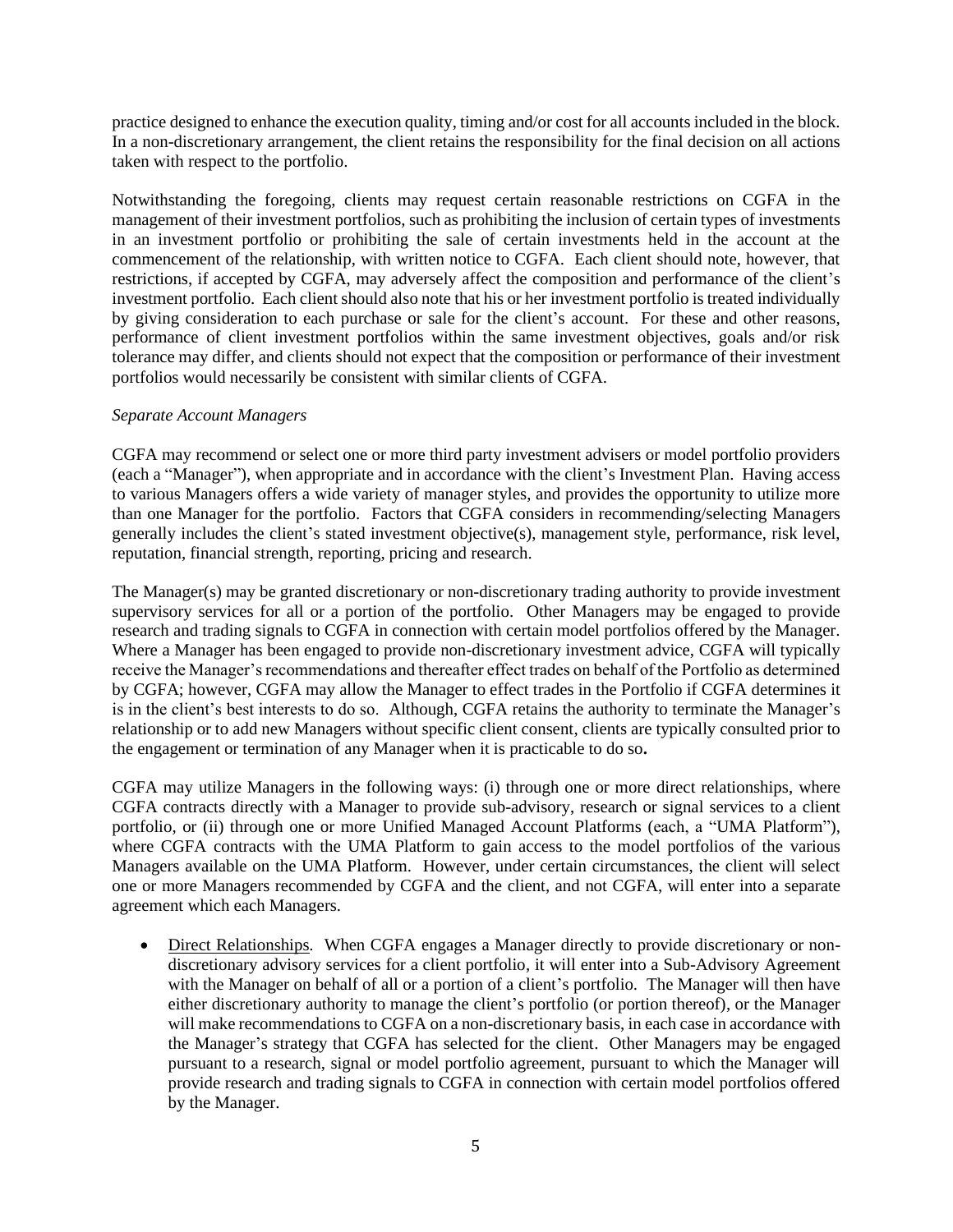• UMA Platforms*.* A UMA Platform is a program sponsored by a third party investment adviser (a "UMA Manager") that provides access to a variety of model portfolios ("Strategies") created and managed by Managers included on the UMA Platform, which Managers may be independent of or affiliated with the UMA Manager. Although the Managers are typically registered investment advisers, Strategies are not tailored to the particular needs or circumstances of a client. Instead, the Strategies are provided by the Managers to the UMA Platform as impersonal, generalized, nondiscretionary advice that the UMA Manager will implement as the UMA Manager deems appropriate pursuant to the UMA Manager's discretion. When CGFA uses a UMA Platform for a client account, CGFA will allocate all or a portion of the client's portfolio to one or more Strategies selected for the client. The UMA Manager will then monitor the client portfolio and implement the Strategies through the UMA Platform as directed by the Managers.

With respect to assets managed by a Manager, whether directly through a sub-advisory or other agreement or through a UMA Platform, CGFA's role will be to monitor the overall financial situation of the client, to monitor the investment approach and performance of the Manager(s), and to assist the client in understanding the investments of the portfolio. Clients will be provided each Manager's and UMA Platform's Form ADV Part 2A Brochure, which contains important information regarding the strategies, fees and risks of the Manager or UMA Platform, upon request.

CGFA is charged fees by Managers and UMA Platforms that are engaged on behalf of a client (collectively, "Manager Fees"). Manager Fees are typically calculated by applying the Manager's or UMA Platform's fee schedule to the amount of client assets serviced by the Manager or UMA Platform; however, certain Managers or UMA Platforms may charge flat fees. Any applicable Manager Fees will be calculated separately from, and added to, CGFA's investment advisory service fees ("Investment Advisory Service Fees").

CGFA's fees do not include: custodial or transaction costs paid to the client's custodian, brokers or other third-party consultants; fees or taxes on brokerage accounts and securities transactions; wire fees; or fees and expenses charged by mutual funds, exchange traded funds ("ETFs") or other investment pools to their shareholders (collectively, "Funds") (generally including a management fee and fund expenses, as described in each Fund's prospectus or offering materials). Clients should review the statements they receive from their custodian carefully, and promptly notify CGFA of any discrepancies. Please see *Item 5 – Fees and Compensation* for additional information.

Certain clients may request that CGFA hold assets in a client's portfolio that are not subject to management by CGFA as an accommodation to the client. If CGFA agrees to hold such assets in a client portfolio, CGFA typically will not charge a management fee with respect to such assets. Clients that enter into such arrangements with CGFA should understand that they will not receive the benefits of CGFA's management services with respect to the unmanaged asset, which means that CGFA will have no obligation to manage, make any recommendation with respect to, monitor or otherwise consider any such asset, even during periods of adverse market conditions or when CGFA otherwise believes that such actions or recommendations are likely to benefit the client or avoid adverse consequences. Clients will remain responsible for any custodial, transaction or other third-party fees and expenses associated with such unmanaged assets.

#### *Services to Retirement Plan Participants*

CGFA may also provide investment advice directly to plan participants, on a non-discretionary basis. In such a case, CGFA will provide participants with diversification strategies and investment recommendations, and the participants will have the sole responsibility to execute the transactions. In some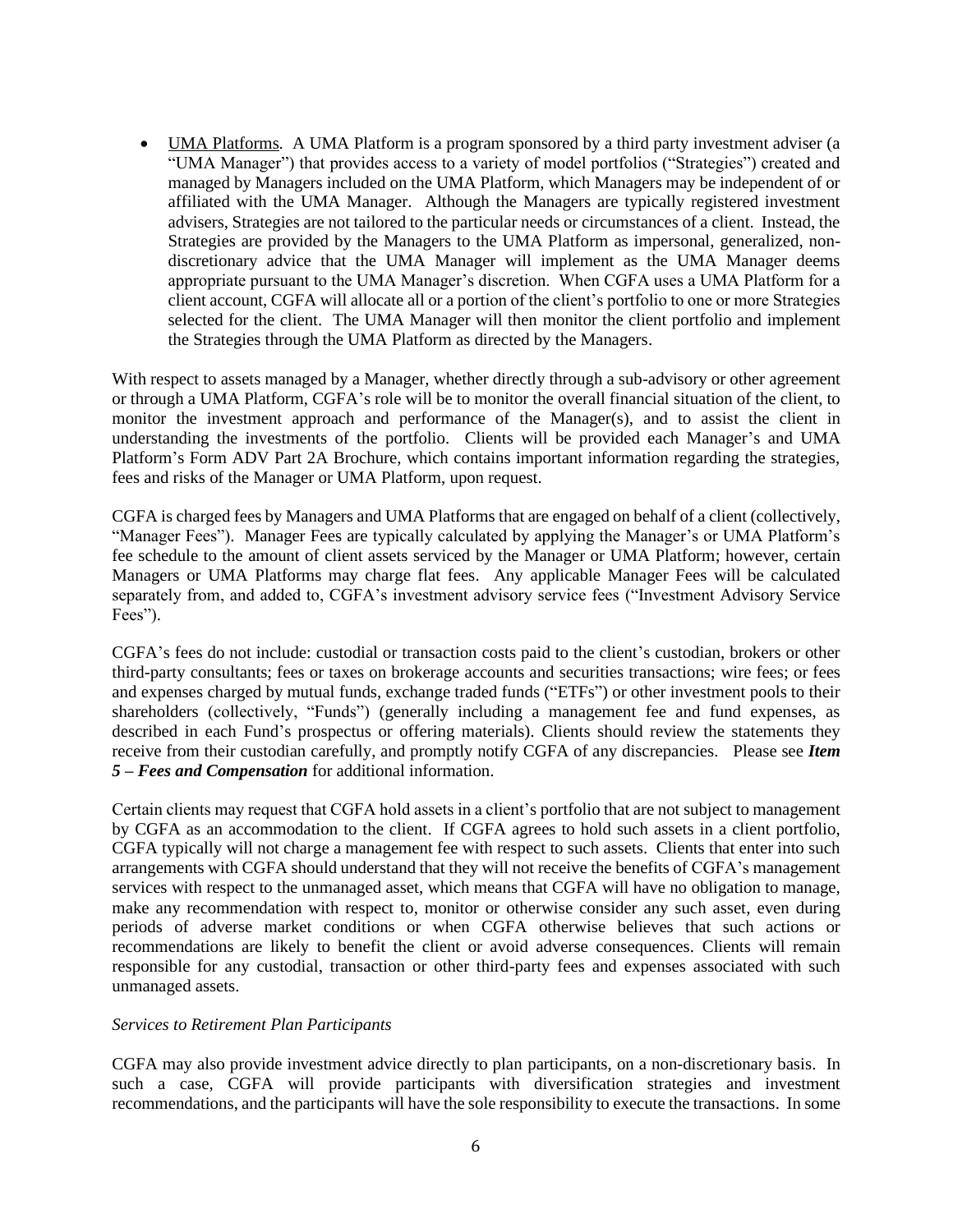cases, CGFA may, after approval of the client, instruct the record-keeper or third-party administrator to execute recommendations on the client's behalf.

From time to time, CGFA will also meet with plan participants to provide general investment education, which may include basic information regarding insurance products, annuities, inflation, risk, diversification and asset allocation.

#### Financial Planning Services

CGFA also offers Financial Planning Services to clients. Financial Planning Services are typically provided in conjunction with the management of a client's portfolio, in connection with the creation of the client's Financial Profile and Investment Plan but may be offered as a stand-alone service for a separate fee. CGFA currently offers four levels of Financial Planning Services, "Concierge", "Securing Retirement", "DIY (Do it Yourself)" and "Investment Only", which include varying levels of services. Information regarding each service level is available from CGFA but is subject to change.

CGFA's Financial Planning Services normally address areas such as general cash flow planning, retirement planning, education planning, "windfall" planning, estate and wealth transfer planning, special needs planning, asset management, tax planning, insurance needs analysis and asset allocation. The goal of this service is to assess the financial circumstances of the client in order to develop a financial plan for the client. To create this plan, CGFA will typically gather information on the client's financial data and goals, which may include information on the client's family, employment, property, investments, businesses, insurance, income, expenses, savings, retirement goals, risk tolerance and the client's objectives related to the foregoing. It is however the responsibility of the client to notify CGFA of any changes to their financial situation or objectives or any other factors that could impact the client's financial plan.

In all matters, CGFA's Financial Planning Services are analytical and advisory only and do not include legal, tax, accounting or other professional services unless specifically stated. CGFA's representatives can work with a client's legal, accounting, tax, insurance or other professional advisors to ensure the coordination of all pieces involved in the financial planning and/or estate planning process at the client's request. The financial plan may include specific financial and investment strategies as well as specific product recommendations, including equity, fixed income, insurance products, as well as asset allocation recommendations. At no time, however, is the client under any obligation to implement (with CGFA or with any other firm) any of the suggestions outlined in the financial plan. Rather, implementation of a client's financial plan is solely at the client's discretion.

Certain information provided in connection with Financial Planning Services may include educational materials regarding the effect of taxes, which information is general in nature. However, clients should be aware that CGFA does not render tax, legal or accounting advice, and that CGFA does not prepare any legal documents for the implementation of any of its recommendations. Nothing recommended or outlined by CGFA should be used by a client as a substitute for competent legal, accounting or tax counsel provided by the client's personal attorney, accountant and/or tax advisor.

As part of its Financial Planning Services, CGFA can provide insurance reviews. These reviews are general in nature and are intended to provide a client with an understanding of the general amount of insurance coverage recommended for persons in comparable financial situations. Unless otherwise expressly requested by the client and agreed to by CGFA, these reviews will not include any recommendations about the client's property or casualty policies (*e.g.*, homeowner's, automobile and similar policies). Clients should be aware that risk management through the use of insurance coverage is important, and CGFA strongly recommends that each client review each area of potential and/or actual coverage need with the client's insurance agent to ensure that adequate coverage exists.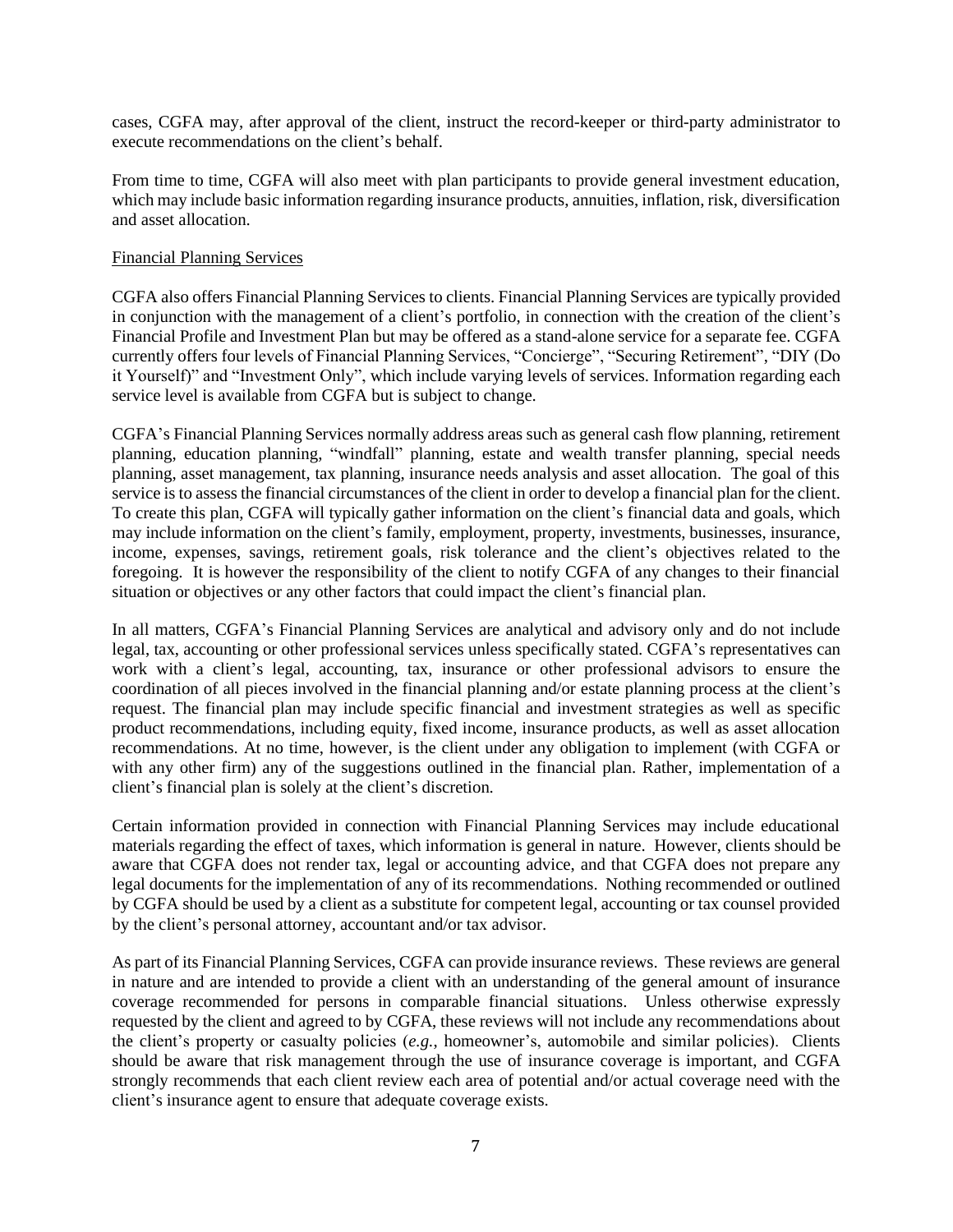#### Retirement Plan Services

CGFA offers discretionary and non-discretionary consulting services to 401(k) and other employersponsored retirement plans ("Retirement Plan Services"). When engaged to provide Retirement Plan Services, CGFA will typically work with the plan trustees to provide one or more the following initial and ongoing services:

- Establishment of an Investment Policy Statement
- Analysis, review, and recommendation of investment selections
- Annual plan review
- Attendance at annual investment committee meeting
- Coordination of plan participant communication
- Educational meetings for employees
- Continuing individual participant support

The actual terms of any engagement, including the Retirement Plan Services to be provided, will be negotiated between CGFA and the plan. As of 12/31/2019 CGFA provided retirement plan consulting services to plans with assets of \$205,775,556.

#### General Consulting Services

In addition to the foregoing services, CGFA provides general consulting services to clients in certain cases. These services are typically provided in conjunction with Financial Planning Services or Retirement Plan Consulting Services, as and when requested by the client and agreed to by CGFA.

CGFA will introduce a third-party service provider to assist the client with participation in securities class action lawsuits pertaining to the assets under CGFA's management. CGFA would then provide trade data and other necessary information to the third-party service provider, which would research class action cases and complete and calculate the applicable proof of claim. The third-party service provider would then file the applicable proof of claim with the claims administrator, verify payment received from the claims administrator and distribute the payment to the client minus a twelve and one-half percent (12.5%) contingency fee of securities class action settlements collected. Otherwise, if clients choose not to engage in the class action monitoring, filing, and recovery services provided by the third-party service provider, clients will be exclusively responsible for voting in all legal proceedings or other type events pertaining to the assets under CGFA's management including, but not limited to, class action lawsuits.

#### Type and Value of Assets Currently Managed

As of 12/31/2020 CGFA had \$**175,082,485** in regulatory assets under management for its clients on a discretionary basis and \$**13,811,944** In regulatory assets under management for its non-discretionary clients.

#### **Item 5 - Fees and Compensation**

#### General Fee Information

Investment Advisory Service Fees for certain clients may be subject to certain reductions at specified asset levels ("breakpoints"), as indicated below. CGFA may, in its discretion, take into account client assets that are managed or serviced by CGFA or other affiliates of CG that are not charged an asset-based fee (such as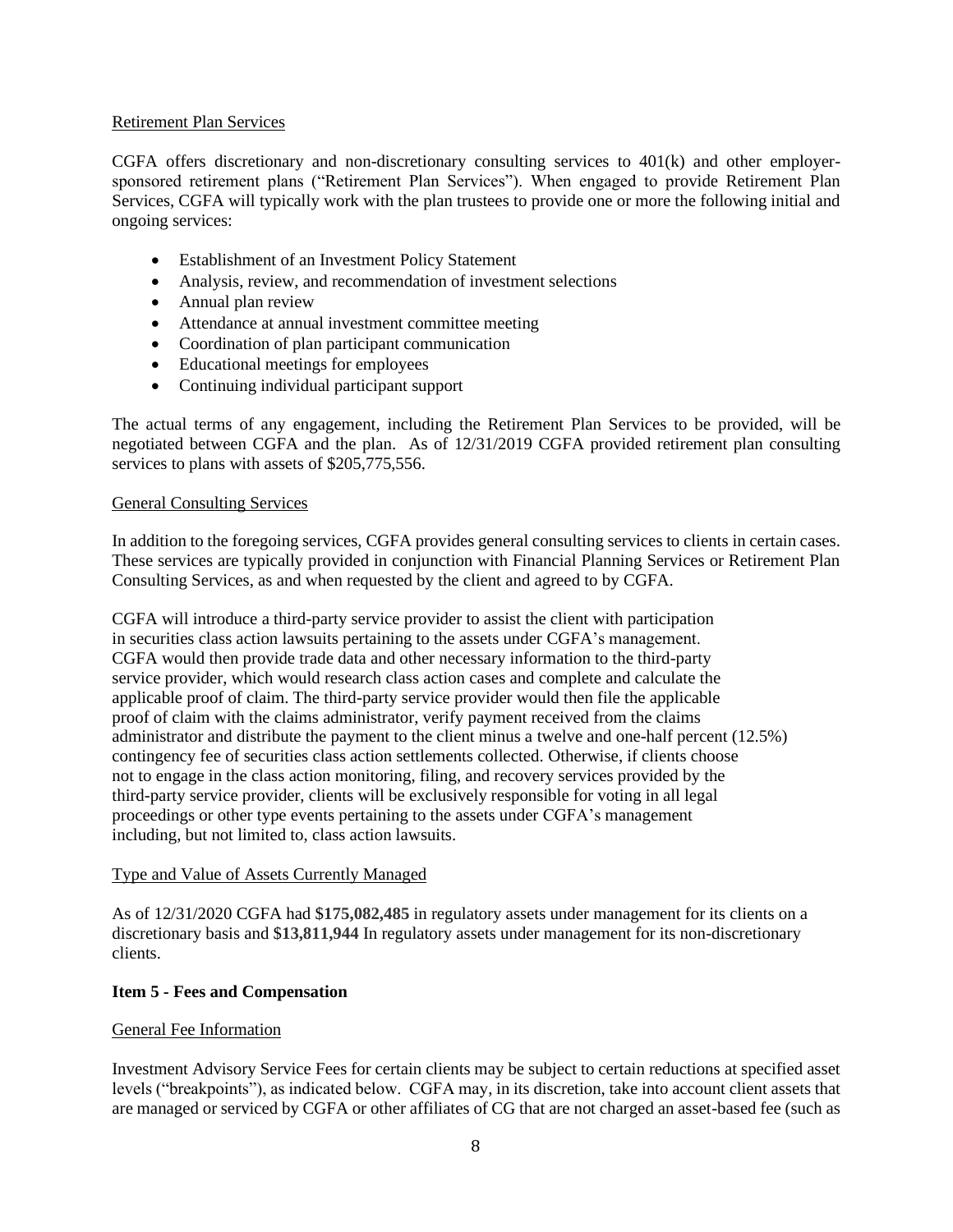variable annuity products that pay a commission, which are not subject to an Investment Advisory Service Fee) when determining whether a client qualifies for a breakpoint. Clients with assets that pay a commission in lieu of an Investment Advisory Service Fee should be aware that breakpoints apply only to the Investment Advisory Service Fee, and not any commission.

Investment Advisory Service Fees paid to CGFA are exclusive of all account fees and transaction costs, including, without limitation, brokerage commissions, transaction fees, account fees, charges imposed by custodians, brokers and other third parties such as fees charged by managers, custodial fees, deferred sales charges, odd-lot differentials, transfer taxes, wire transfer and electronic fund fees and other fees and taxes on brokerage accounts and securities transactions. Please see *Item 12 – Brokerage Practices* for additional information. Fees paid to CGFA are also separate and distinct from the fees and expenses charged by Funds (generally including a management fee and fund expenses, as described in each Fund's prospectus or offering materials). Any Manager Fees payable by CGFA to the Manager and/or UMA Platform (as applicable) in respect of the services provided to the client by the Manager or UMA Platform will be calculated separately from, and added to, CGFA's Investment Advisory Service Fees. The client should review all fees charged by Funds, brokers, CGFA and others to fully understand the total amount of fees paid by the client for investment and financial-related services. Fees are normally debited directly from client account(s), unless other arrangements are made. Please see *Item 12 - Brokerage Practices* for additional information.

#### Portfolio Management Fees

Investment Advisory Service Fees are generally payable monthly, in advance, but CGFA has entered into alternate arrangements (such as billing quarterly or in arrears). Typically, Investment Advisory Service Fees are charged as a percentage of assets under management and are calculated at the close of each calendar month (or quarter, if applicable), but there may be instances where CGFA enters into flat-fee arrangements with certain clients on a case-by-case basis. If management begins after the start of a month (or quarter, if applicable), fees will be prorated accordingly.

Investment Advisory Service Fees are individually negotiated with each client. Factors considered in determining the Investment Advisory Service Fees charged generally include, but are not limited to: the scope of the services being provided; the complexity of the client's portfolio; assets to be placed under management; anticipated future assets; related accounts; portfolio style; account composition; or other special circumstances or requirements. Where CGFA has engaged a Manager or UMA Platform on behalf of a Client, any Manager Fees payable by CGFA to the Manager and/or UMA Platform (as applicable) in respect of the services provided to the client by the Manager or UMA Platform will be added to CGFA's Investment Advisory Service Fees. The specific Investment Advisory Service Fee schedule for any particular client will be identified in the investment advisory agreement between the client and CGFA, but the general range of Investment Advisory Service Fees (exclusive of Manager Fees) is as follows:

| <b>Tier of Portfolio Assets</b>             | <b>Fee Range</b>  |
|---------------------------------------------|-------------------|
| First \$1,000,000                           | $0.90\% - 0.99\%$ |
| Next \$1,500,000 (\$1,000,001-\$2,500,000)  | $0.80\% - 0.87\%$ |
| Next \$2,500,000 (\$2,500,001-\$5,000,000)  | $0.70\% - 0.76\%$ |
| Next \$2,500,000 (\$5,000,001-\$7,500,000)  | $0.50\% - 0.56\%$ |
| Next \$2,500,000 (\$7,500,001-\$10,000,000) | $0.40\% - 0.46\%$ |
| Above \$10,000,000                          | $0.25\% - 0.31\%$ |

Certain legacy accounts are subject to different fee schedules, where the Investment Advisory Service Fees (exclusive of Manager Fees) can range from 0.40% to 1.25% per year. There is no minimum account size for Investment Advisory Services, but certain accounts may be subject to a minimum annual fee. CGFA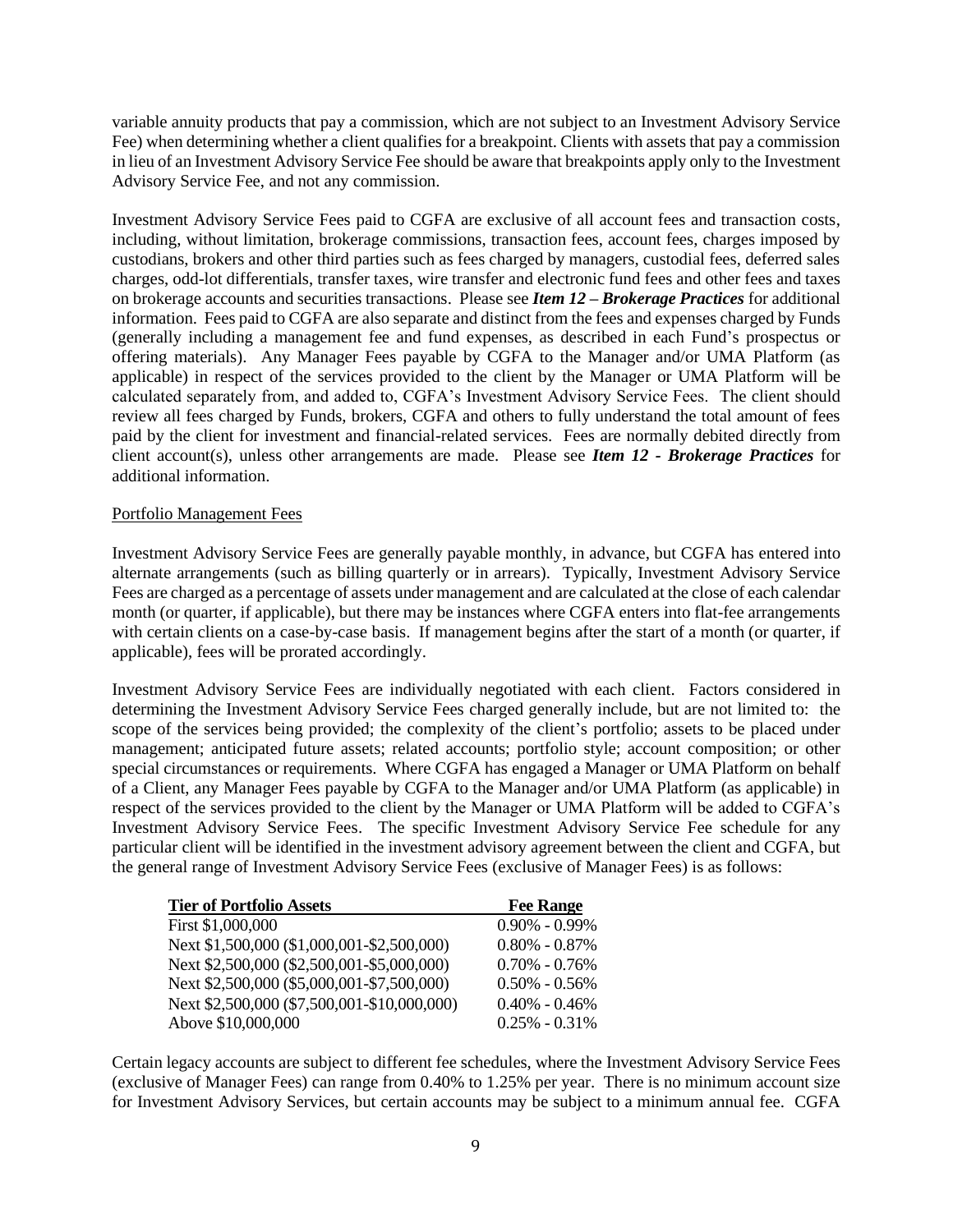may, at its discretion, make exceptions to any of the foregoing or negotiate special fee arrangements where CGFA deems it appropriate under the circumstances. Assets held in Cash Management Accounts ("CMAs"), or otherwise held as non-discretionary assets within a discretionary portfolio, are typically not included in the calculation of Investment Advisory Service Fees unless otherwise agreed between the client and CGFA. CGFA's Investment Advisory Service Fees are subject to change upon not less than 30 days' notice.

Either CGFA or the client can terminate their investment advisory agreement at any time, subject to any written notice requirements in the investment advisory agreement. In the event of termination, any paid but unearned Investment Advisory Service Fees will be promptly refunded to the client based on the number of days that the account was managed, and any fees due to CGFA from the client will be invoiced or deducted from the client's account prior to termination. Managers and UMA platforms have their own policies regarding Manager Fees, descried below.

#### *UMA Platforms and Manager Fees*

As stated above, when one or more Managers or UMA Platforms are utilized, any Manager Fees payable by CGFA to such Managers and UMA Platforms will be charged to, and paid by, clients in addition to CGFA's Investment Advisory Service Fees. As a result, clients with portfolios managed in whole or in part by a Manager or that have engaged a UMA Platform will typically pay higher fees to CGFA than client portfolios not utilizing a Manager or UMA Platform. Manager Fees typically range between 0.12% and 0.50% per year for Managers and between 0.07% and 0.10% per year for UMA Platforms.

Fees charged to CGFA by Managers and UMA Platforms are disclosed to clients upon entering into an advisory agreement with CGFA, but are subject to change as determined by the applicable Manager or UMA Platform. Additionally, fees charged to clients will change as the allocation of Managers and/or UMA Platforms utilized by a client portfolio changes. Manager and UMA Platform fees are typically calculated by the Manager or UMA Platform using a daily weighted average account value for the quarter and paid quarterly, and because of this Management Fees may be charged less often than other Investment Advisory Service Fees. When CGFA engages a Manager for a client portfolio, the client grants CGFA the authority to deduct CGFA's Investment Advisory Service Fees (including Manager Fees) from the client's account and to remit the appropriate portion of the deducted fees to the Manager. Clients should review each custodial account statement and inform the Adviser promptly if the client believes that any Investment Advisory Service Fees have been charged in error.

#### Financial Planning Services Fees

When CGFA provides Financial Planning Services to non-corporate clients in connection with Investment Advisory Services, clients may not pay an additional fee for Financial Planning Services if the client's portfolio is of a certain size (typically at least \$1,000,000 to qualify for "Securing Retirement" level Financial Planning Services and at least \$2,500,000 to qualify for "Concierge" level Financial Planning Services). Clients with portfolios below \$1,000,000 may qualify for "Investment Only" level Financial Planning Services and/or reduced financial planning service fees.

When CGFA provides Financial Planning Services to clients as a stand-alone service, CGFA's minimum planning fee is typically between \$6,000 and \$12,000 per year; however, this fee is negotiable at the sole discretion of CGFA. Fees are based on a combination of factors, which may include the service level being provided, the client's net worth and annual income, the complexity of the client's financial situation, the client's past history with CGFA and the client's overall business relationship with CGFA and its related companies. Annual Financial Planning Services fees are charged on a monthly basis, in advance. Clients generally pay fees by way of a recurring monthly charge to a credit card or a debit to an account of the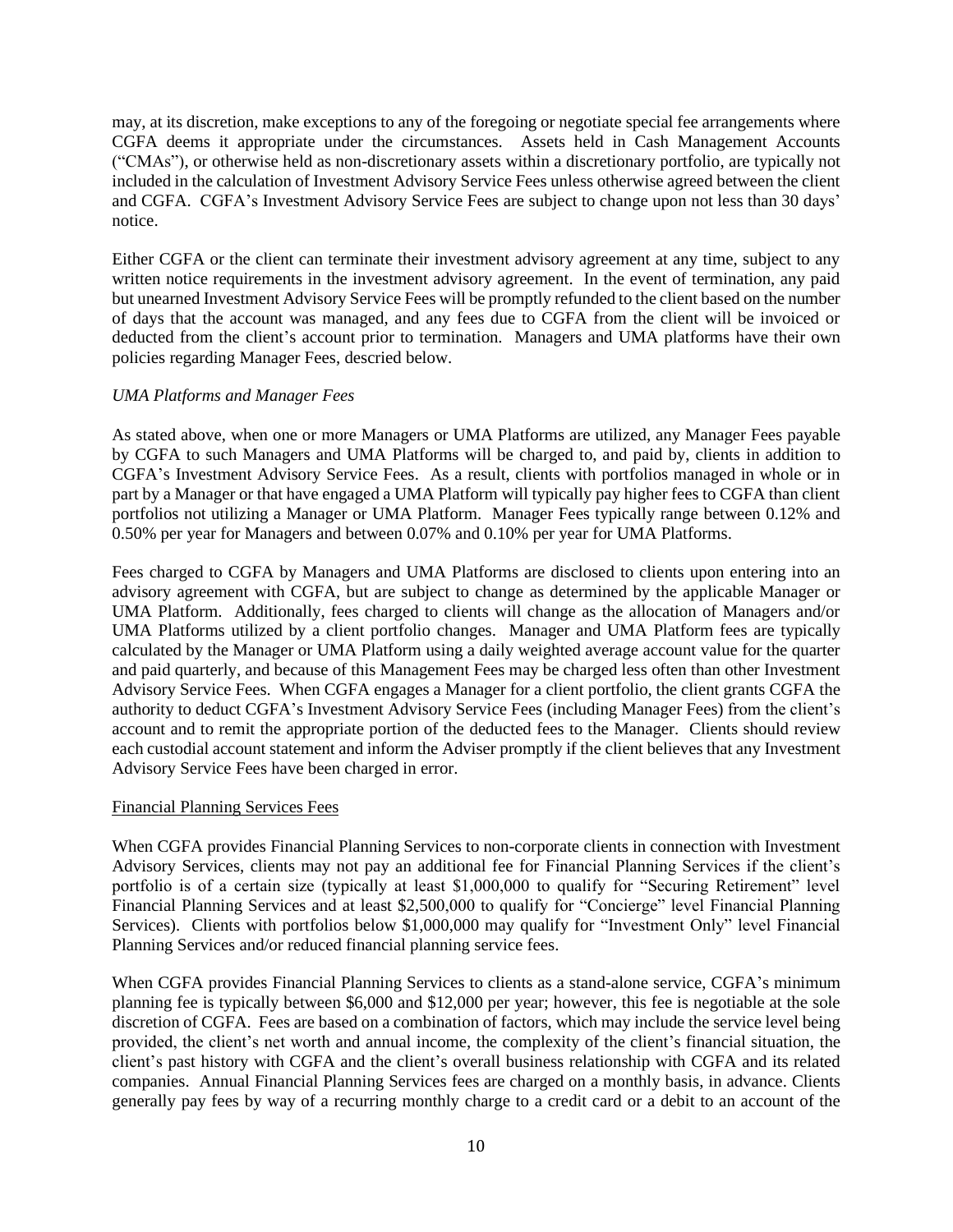Client's choosing. No fees will be charged without prior written approval from the client. This approval will be considered effective until the client terminates their relationship with CGFA or until the client chooses in writing to pay in another manner.

#### Retirement Plan Consulting Services

CGFA charges fees for Retirement Plan Consulting Services on a flat-fee basis or calculated as a percentage of assets in the plan, up to 1.0% per year, and are typically calculated by the plan's custodian. Fees are typically charged quarterly, in arrears, but CGFA may enter into alternate arrangements. Fees charged for Retirement Plan Consulting Services are based on various factors, including: assets under management, number and size of contributions, service models selected, plan demographics, plan design and number of education days offered. The plan's sponsor will determine the source of the assets used to pay for CGFA's fee, which may include assets of the plan sponsor, plan participants or a combination of the two. Retirement Plan participants should check with their plan sponsor to determine whether CGFA's fees are paid from plan assets through deductions to plan participant accounts.

#### General Consulting Services

Fees for general consulting services are negotiated on an individual basis and will vary depending upon the specific needs of each client and the complexity of the consulting services. The specific fee charged for these services will be disclosed to the client in advance, and may be a flat fee, an hourly fee or a fee calculated as a percentage of client assets.

#### Other Compensation

Certain employees of CGFA are also licensed to sell brokerage and insurance products. In providing advisory services, these individuals may recommend the purchase of products under circumstances where they would be entitled to receive a commission or other compensation in the transaction.

Certain employees of CGFA are also registered representatives of Valmark Securities, Inc. (Akron, OH), a FINRA and SIPC member and registered broker-dealer. As such, these employees are entitled to receive brokerage commissions. As a result of this relationship, certain Valmark employees may have access to confidential information (*e.g.*, financial information, investment objectives, transactions, and holdings) about CGFA's clients, even if the client does not establish any account through Valmark Securities, Inc. Clients can contact CGFA for a copy of Valmark Securities, Inc.'s privacy policy.

No client will pay both an advisory fee to CGFA and a commission to an employee of CGFA or another CG affiliate on the same asset unless the client is notified in advance.

#### **Item 6 - Performance-Based Fees and Side-By-Side Management**

CGFA does not currently have any performance-based fee arrangements. "Side by Side Management" refers to a situation in which the same firm manages accounts that are billed based on a percentage of assets under management and at the same time manages other accounts for which fees are assessed on a performance fee basis. Because CGFA has no performance-based fee accounts, it has no side-by-side management.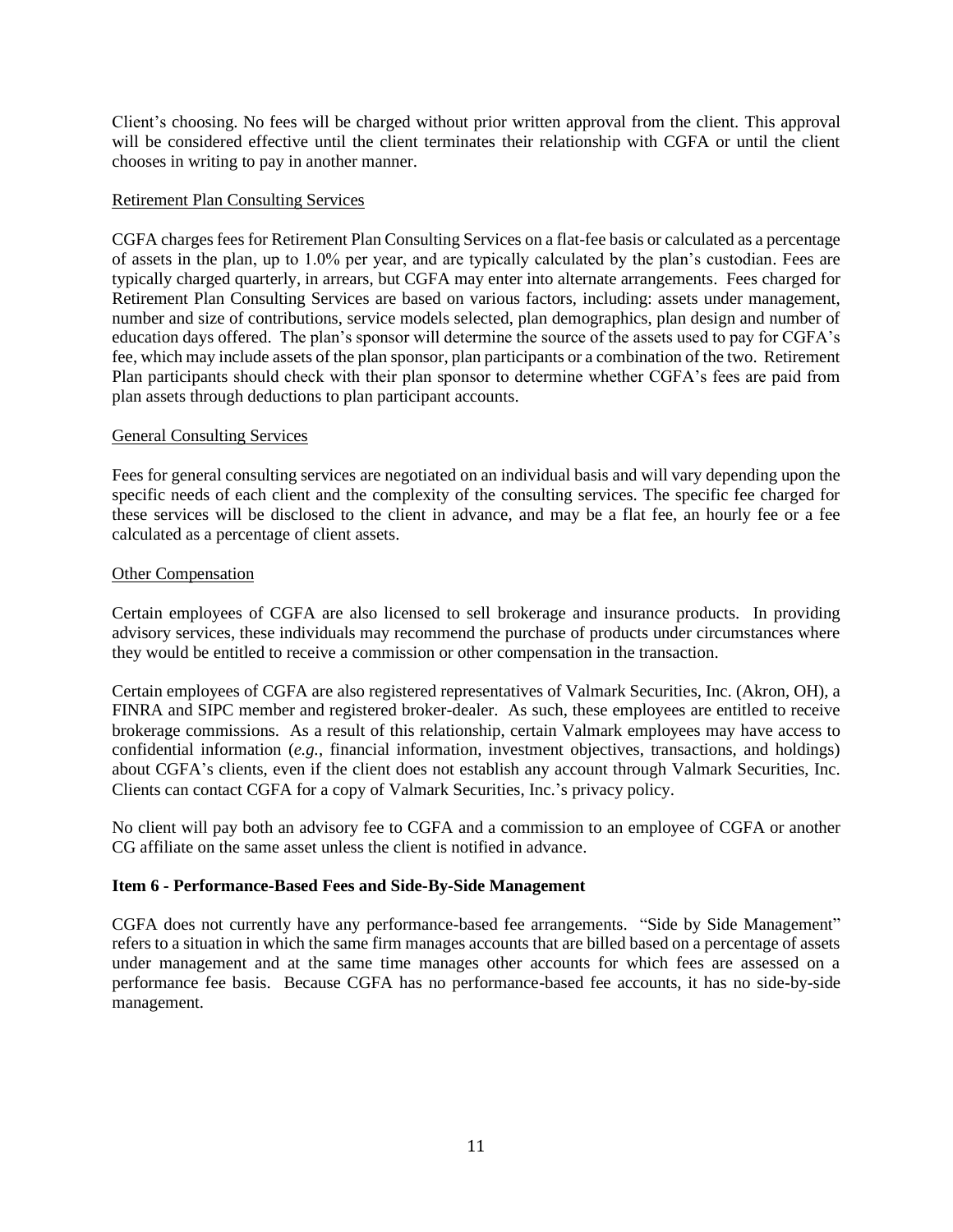#### **Item 7 - Types of Clients**

CGFA serves individuals, high net worth individuals, retirement plans (including defined contribution plans, 401(k) plans, 403(b) plans, 457 plans and profit sharing plans) and their participants, charitable organizations, trusts, estates, endowments, foundations, corporations and other business entities.

#### **Item 8 - Methods of Analysis, Investment Strategies and Risk of Loss**

#### Methods of Analysis

CGFA uses a variety of methods of analysis in formulating its advice. Generally, CGFA employs one or more of the following investment processes for clients:

- **Asset Allocation** CGFA develops a customized, strategic investment structure to meet clients' unique goals and objectives. CGFA works with clients to determine the appropriate asset allocation based on the client's objectives, constraints, risk tolerance and other factors.
- **Investment Manager Evaluation & Selection** CGFA's Manager selection process begins with an understanding of the client's requirements, preferences and existing portfolio. CGFA conducts quantitative and qualitative evaluations of potential Managers. Quantitative analysis indicates what caused a Manager's performance, whereas qualitative analysis (including operational due diligence), illustrates the future potential of a Manager's performance.
- **Performance Measurement & Evaluation** CGFA provides custom performance reports that illustrate a portfolio's performance over a variety of time periods. CGFA's analysis and reporting capabilities include Manager performance versus static or custom indices, asset allocation analysis, portfolio performance and attribution analysis, and manager universe comparisons. Additionally, CGFA compares client portfolios to a variety of industry data to help benchmark client portfolios to peers.

#### Investment Strategies

CGFA uses financial planning software that it licenses from eMoney Advisor, LLC (Conshohocken, PA) to gather and maintain facts about clients, analyze their current situation, evaluate alternative scenarios, make recommendations and monitor progress. Specifically, when providing investment portfolio analysis and advisory services, CGFA may apply any or all of the following analytical techniques and resources:

- Fundamental analysis;
- Modern Portfolio Theory;
- Risk Tolerance Questionnaire/Investment Policy Statement
- Morningstar Associates (Chicago, IL); and
- Other widely available research on the internet or software programs for additional information.

CGFA's primary investment strategy for client accounts is strategic asset allocation using passive and/or active Managers. This means that CGFA will use index Funds as well as actively managed Funds, thirdparty Managers or a combination of the foregoing. There is a preference for Managers who actively manage asset allocations using passive or index-based Funds. Portfolios may be diversified to control the risk associated with certain capital markets. The investment strategy for a specific client is based upon the client's Investment Plan.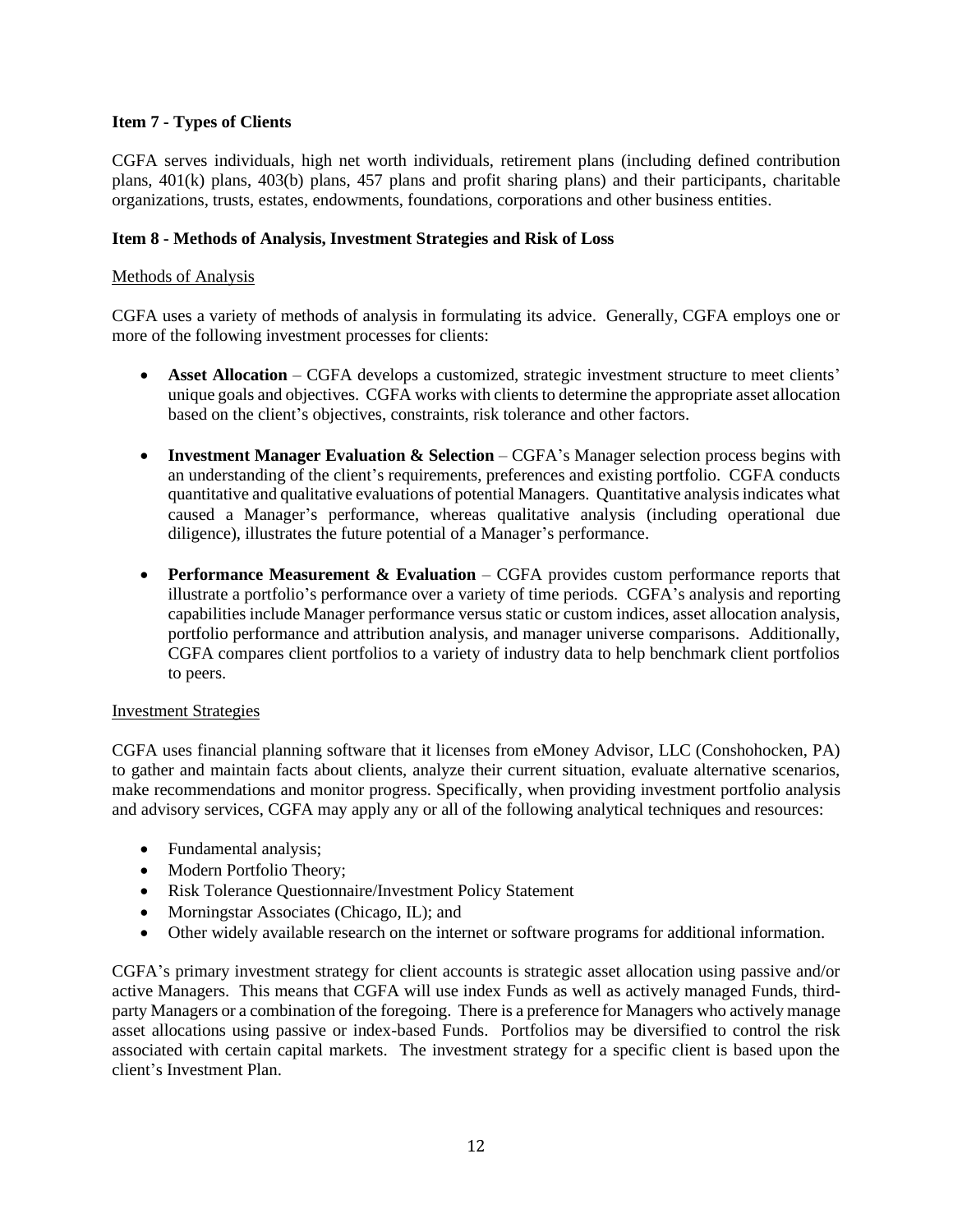CGFA offers investment advice with respect to a number of different assets classes, including, but not limited to: large-cap, mid-cap, small-cap and micro-cap assets; foreign and emerging market assets; fixed income investments, including investment grade, high yield ("junk bonds"), money market, stable value and municipal investments; MLPs and REITs; and asset allocation strategies, including value, growth, asset preservation, balanced and target-date strategies.

#### Retirement Plan Consulting Services

CGFA uses when appropriate analytical software that it licenses from the Retirement Plan Advisory Group (Aliso Viejo, CA) and Morningstar Associates to analyze and monitor investment choices in qualified and non-qualified executive deferred compensation programs.

#### Risk of Loss

While CGFA seeks to diversify clients' investment portfolios across various asset classes consistent with their Investment Plans in an effort to reduce risk of loss, all investment portfolios are subject to risks. Accordingly, there can be no assurance that client investment portfolios will be able to fully meet their investment objectives and goals, or that investments will not lose money.

Below is a description of several of the principal risks that client investment portfolios face.

*Market Risks.* Market risk is the risk that the value of securities in a portfolio can decline due to daily fluctuations in the securities markets that are generally beyond CGFA's or a Manager's control. In a declining stock market, stock prices for all companies can decline, regardless of their long-term prospects.

*Management Risks.* While CGFA manages client investment portfolios or recommends one or more Managers based on CGFA's experience, research and proprietary methods, the value of client investment portfolios will change daily based on the performance of the underlying securities in which they are invested. Accordingly, client investment portfolios are subject to the risk that CGFA or a Manager allocates assets to asset classes that are adversely affected by unanticipated market movements, and the risk that CGFA's or a Manager's specific investment choices could underperform their relevant indexes. CGFA makes no guarantee regarding the investment performance of any client portfolio. Clients should understand that the investment performance and asset value of the client's portfolio can and will fluctuate and that the portfolio may lose money.

*Economic Conditions.* Changes in economic conditions, including, for example, interest rates, inflation rates, employment conditions, competition, technological developments, political and diplomatic events and trends, and tax laws may adversely affect the business prospects or perceived prospects of companies. While CGFA or a Manager performs due diligence on the companies in whose securities it invests, economic conditions are not within the control of CGFA or the Manager and no assurances can be given that CGFA or the Manager will anticipate adverse developments.

*Risks of Investments in ETFs, Mutual Funds and Other Investment Pools.* As described above, CGFA and any Managers may invest client portfolios in ETFs, mutual funds and other investment pools. Investments in Funds are generally less risky than investing in individual securities because of their diversified portfolios; however, these investments are still subject to risks associated with the markets in which they invest. In addition, Funds' success will be related to the skills of their particular managers and their performance in managing their Funds. Registered Funds are also subject to risks due to regulatory restrictions applicable to registered investment companies under the Investment Company Act of 1940, as amended.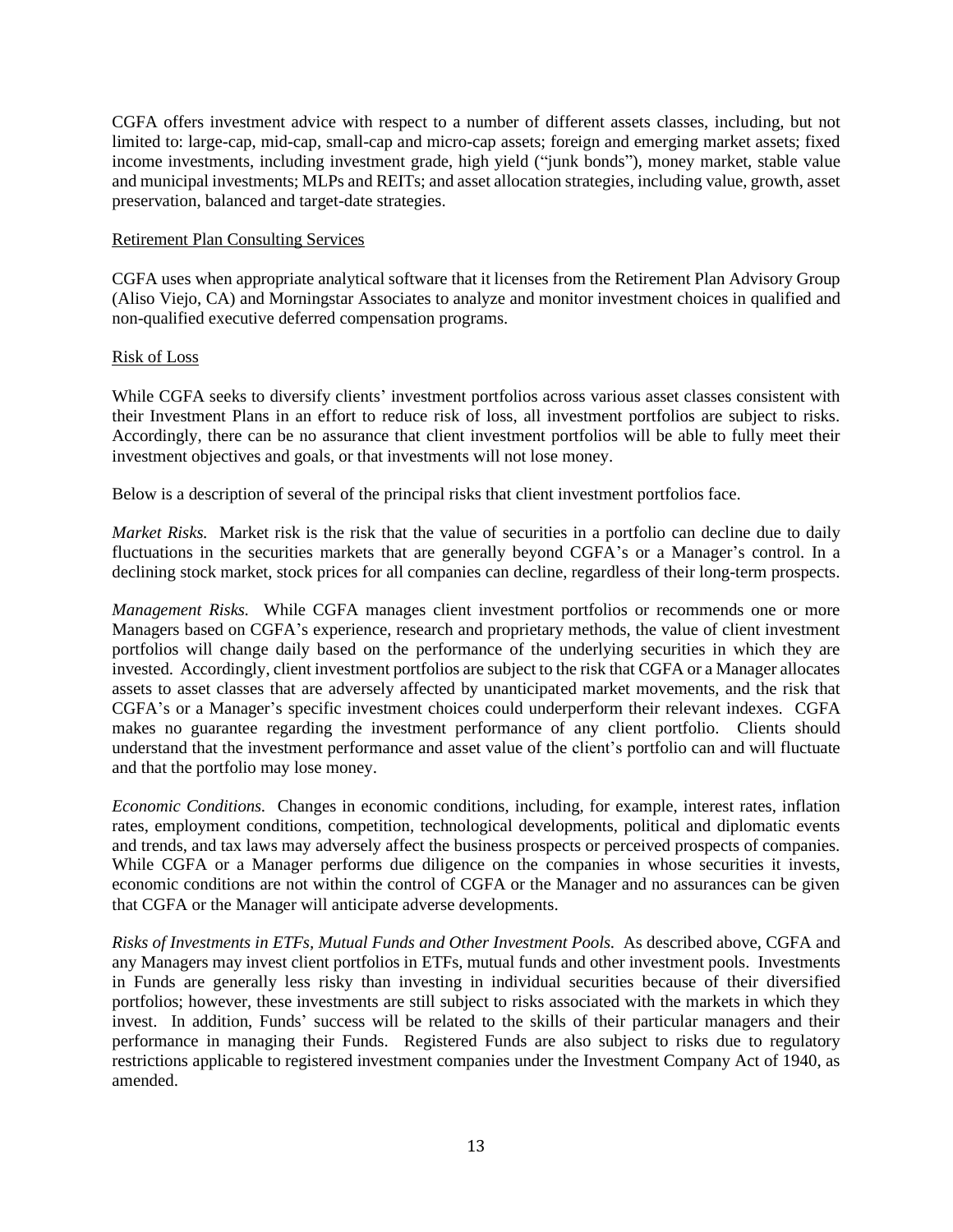*Risks Related to ETF NAV and Market Price.* The market value of an ETF's shares may differ from its net asset value ("NAV"). This difference in price may be due to the fact that the supply and demand in the market for ETF shares at any point in time is not always identical to the supply and demand in the market for the underlying basket of securities. Accordingly, there may be times when an ETF trades at a premium (creating the risk that a portfolio pays more than NAV for an ETF when making a purchase) or discount (creating the risks that the portfolio's value is reduced for undervalued ETFs it holds and that the portfolio receives less than NAV when selling an ETF).

*Risks Related to Use of Investment Overlays.* CGFA may select a Manager for a client that utilizes a risk mitigation overlay, which is not a guarantee against loss. Accounts with these risk mitigation components may lose money, including loss of principal. Investors should also note that when a risk mitigation strategy is deployed for an account (i.e., when it has caused an account to be hedged into fixed income exposure, whether partially or entirely), the account will not be fully invested in its original strategy, and accordingly, during subsequent periods of strong market growth, the account may underperform accounts that do not have such risk mitigation feature.

*Risks Related to Alternative Investment Vehicles*. From time to time and as appropriate, CGFA and any Managers may invest a portion of a client's portfolio in alternative vehicles. The value of client portfolios will be based in part on the value of alternative investment vehicles in which they are invested, the success of each of which will depend heavily upon the efforts of their respective managers. When the investment objectives and strategies of a manager are out of favor in the market or a manager makes unsuccessful investment decisions, the alternative investment vehicles managed by the manager may lose money. A client account may lose a substantial percentage of its value if the investment objectives and strategies of many or most of the alternative investment vehicles in which it is invested are out of favor at the same time, or many or most of the managers make unsuccessful investment decisions at the same time.

*Large-Capitalization Company Risk.* CGFA and any Managers may invest a portion of a client's portfolio in large-capitalization companies. Large-capitalization companies are generally more mature and may be unable to respond as quickly as smaller companies to new competitive challenges, such as changes in technology and consumer tastes, and also may not be able to attain the high growth rate of successful smaller companies, especially during extended periods of economic expansion.

*Small-Capitalization Company Risk.* CGFA and any Managers may invest a portion of a client's portfolio in small-capitalization companies. Investing in small-capitalization companies involves greater risk than is customarily associated with larger, more established companies. Small-capitalization companies frequently have less management depth and experience, narrower market penetrations, less diverse product lines, less competitive strengths and fewer resources than larger companies. Due to these and other factors, stocks of small-capitalization companies may be more susceptible to market downturns and other events, and their prices may be more volatile than larger capitalization companies. In addition, in many instances, the securities of small-capitalization companies typically are traded only over-the-counter or on a regional securities exchange, and the frequency and volume of their trading is substantially less than is typical of larger companies. Because small-capitalization companies normally have fewer shares outstanding than larger companies, it may be more difficult to buy or sell significant amounts of such shares without an unfavorable impact on prevailing prices. Therefore, the securities of small-capitalization companies may be subject to greater price fluctuations. Small-capitalization companies are typically subject to greater changes in earnings and business prospects than larger, more established companies and also may not be widely followed by investors, which can lower the demand for their stock.

*Equity Market Risks.* CGFA and any Managers will generally invest portions of client assets directly into equity investments, primarily stocks, or into Funds that invest in the stock market. As noted above, while Funds have diversified portfolios that may make them less risky than investments in individual securities,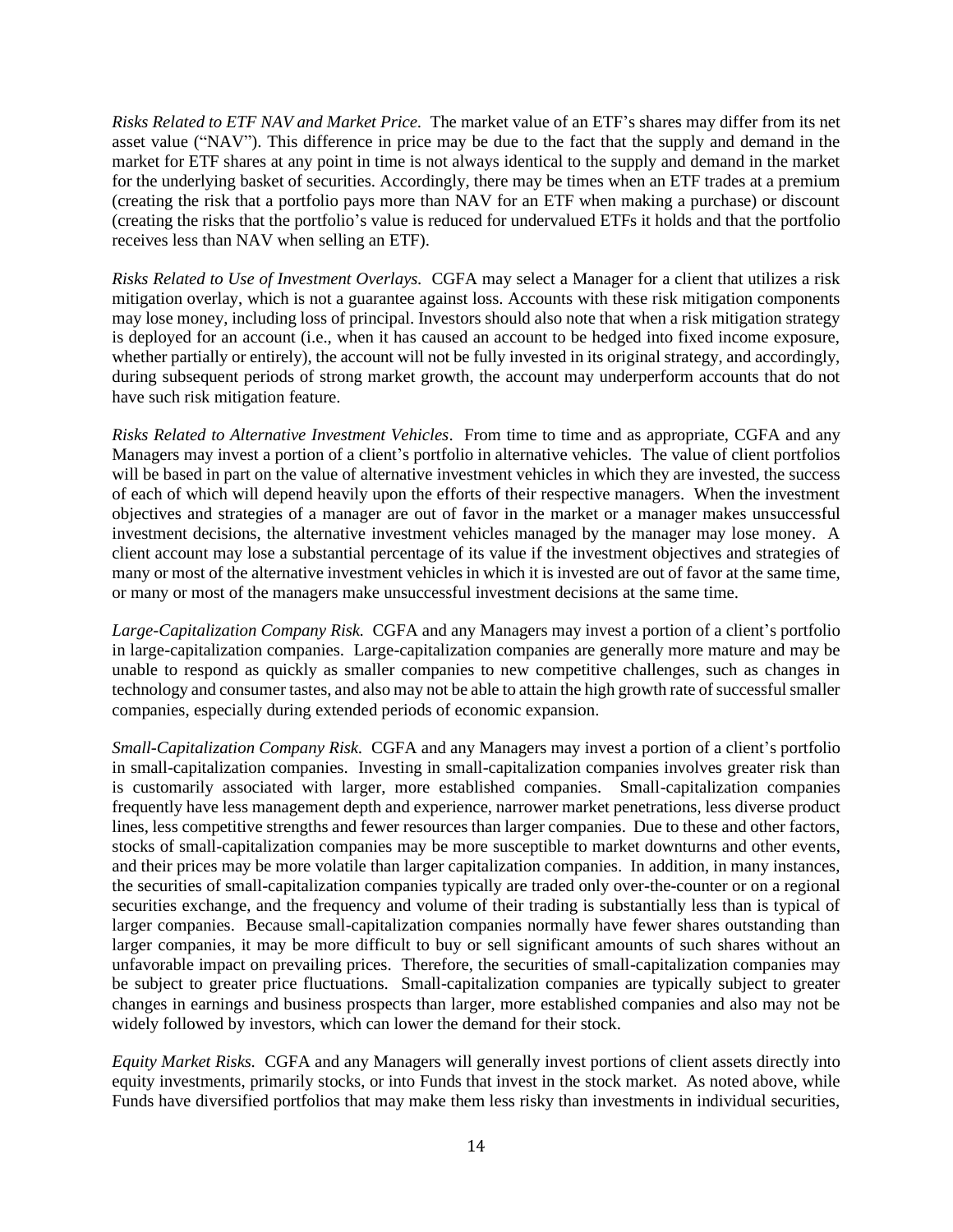Funds that invest in stocks and other equity securities are nevertheless subject to the risks of the stock market. These risks include, without limitation, the risks that stock values will decline due to daily fluctuations in the markets, and that stock values will decline over longer periods (*e.g.*, bear markets) due to general market declines in the stock prices for all companies, regardless of any individual security's prospects.

*Fixed Income Risks.* CGFA and any Managers may invest portions of client assets directly into fixed income instruments, such as bonds and notes, or may invest in Funds that invest in bonds and notes. While investing in fixed income instruments, either directly or through Funds, is generally less volatile than investing in stock (equity) markets, fixed income investments nevertheless are subject to risks. These risks include, without limitation, interest rate risks (risks that changes in interest rates will devalue the investments), credit risks (risks of default by borrowers), or maturity risk (risks that bonds or notes will change value from the time of issuance to maturity). CGFA and any Managers may invest portions of client assets into securities that are rated below investment grade (commonly known as "high yield" or "junk bonds"). Securities which are in the lower-grade categories generally offer a higher current yield than is offered by higher-grade securities of similar maturities, but they also generally involve greater risks, such as greater credit risk, greater market risk and volatility, and greater liquidity concerns. These investments are generally considered to be speculative based on the issuer's capacity or incapacity to pay interest and repay principal.

*Derivatives Risks.* The use of derivative instruments requires special skills and knowledge of investment techniques that are different than those normally required for purchasing and selling stocks. If CGFA or a Manager uses a derivative instrument at the wrong time or incorrectly identifies market conditions, or if the derivative instrument does not perform as expected, these strategies may significantly reduce the profits of client accounts. Derivative instruments may be difficult to value, may be illiquid and may be subject to wide swings in valuation caused by changes in the value of the underlying instrument. In addition, the cost of investing in such instruments generally increases as interest rates increase. In addition, investment in futures contracts creates leverage, which can magnify the potential for gain or loss and therefore amplify the effect of market volatility on client accounts. Certain derivatives have the potential for unlimited loss, regardless of the size of the initial investment.

*Foreign Securities Risks.* CGFA and any Managers may invest portions of client assets into securities of foreign issuers or issuers economically tied to countries outside the United States, or Funds that invest internationally. While foreign investments are important to the diversification of client investment portfolios, they carry risks that may be different from U.S. investments. For example, foreign investments may not be subject to uniform audit, financial reporting or disclosure standards, practices or requirements comparable to those found in the United States. Foreign investments are also subject to foreign withholding taxes and the risk of adverse changes in investment or exchange control regulations. Finally, foreign investments may involve currency risk, which is the risk that the value of the foreign security will decrease due to changes in the relative value of the U.S. dollar and the security's underlying foreign currency.

*Emerging Markets Risk.* In addition to the risks generally associated with investing in foreign securities, countries with emerging markets also may have relatively unstable governments, social and legal systems that do not protect shareholders and securities markets that trade a small number of issues. Emerging market economies may be based on only a few industries and security issuers may be more susceptible to economic weakness and more likely to default. Emerging market securities also tend to be less liquid.

*Options Risks.* CGFA and any Managers may invest portions of client assets into options, including purchasing or writing put and call options. Investments in options involve risks different from, or possibly greater than, the risks associated with investing directly in securities and other traditional investments. These risks include (i) the risk that the counterparty to a transaction may not fulfill its contractual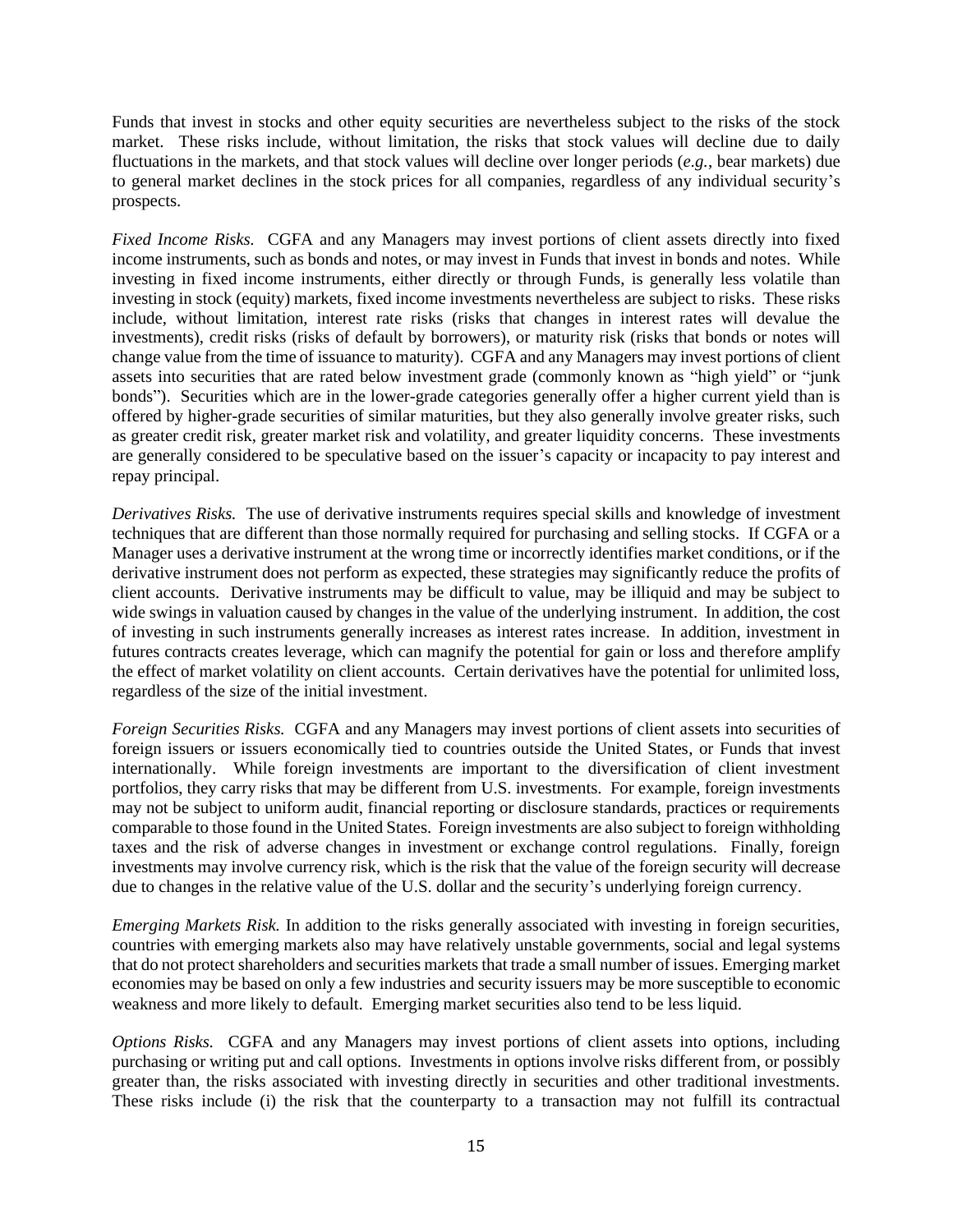obligations; (ii) risk of mispricing or improper valuation; and (iii) the risk that changes in the value of the option may not correlate perfectly with the underlying asset, rate or index. Option prices are highly volatile and may fluctuate substantially during a short period of time. Such prices are influenced by numerous factors that affect the markets, including, but not limited to: changing supply and demand relationships; government programs and policies; national and international political and economic events, changes in interest rates, inflation and deflation and changes in supply and demand relationships. It is possible that certain options might be difficult to purchase or sell, possibly preventing a Manager from executing positions at an advantageous time or price, or possibly requiring them to dispose of other investments at unfavorable times or prices in order to satisfy a portfolio's other obligations.

*Lack of Diversification.* Client accounts may not have a diversified portfolio of investments at any given time, and a substantial loss with respect to any particular investment in an undiversified portfolio will have a substantial negative impact on the aggregate value of the portfolio.

*Financial Planning Risks.* Financial planning is inherently speculative and CGFA makes no guarantee regarding the success or feasibility of any financial plan. The information forming the basis of any financial plan will be derived from sources that CGFA believes are reliable, including information provided by the client, and the accuracy of such information is not guaranteed or independently verified by CGFA. Certain Financial Planning Services may include educational information regarding the effect of taxes or recommendations with respect to insurance coverage types and amounts. Clients should understand that this tax and insurance information is general in nature. Nothing recommended or outlined by CGFA should be used by a client as a substitute for competent legal, accounting or tax counsel provided by the client's personal attorney, accountant and/or tax advisor. Additionally, CGFA strongly recommends that each client review each area of potential and/or actual insurance coverage need with the client's insurance agent to ensure that adequate coverage exists.

*CMAs and other Non-Discretionary Assets Held in Discretionary Portfolios.* Certain clients that engage CGFA to provide discretionary account management may request that CGFA hold assets within managed portfolios, in CMAs, or otherwise as non-discretionary assets subject to special instructions from the client. Clients that enter into such arrangements with CGFA should understand that they will not receive the full benefits of CGFA's discretionary management services with respect to such non-discretionary assets, which means that CGFA will have no obligation to make or recommend any buy-sell decisions with respect to any such asset, even during periods of adverse market conditions or when CGFA otherwise believes that such actions are likely to benefit the client or avoid adverse consequences. Further, clients should be aware that such assets will be subject to any custodial, transaction or other third-party fees and expenses associated with such non-discretionary assets. Additionally, assets in CMAs have limited investment options that may change over time.

#### **Item 9 - Disciplinary Information**

Registered investment advisers are required to disclose all material facts regarding any legal or disciplinary events that would be material to a client's evaluation of CGFA or the integrity of CGFA's management. CGFA has no disciplinary events to report.

#### **Item 10 - Other Financial Industry Activities and Affiliations**

CGFA, George M. Groome, G. Tatum Groome and Matthew L. Groome are also owners and managers in CG, a holding company holding the following wholly-owned subsidiaries:

- CGFA;
- Colton Groome Insurance Advisors, Inc., a North Carolina registered insurance agency;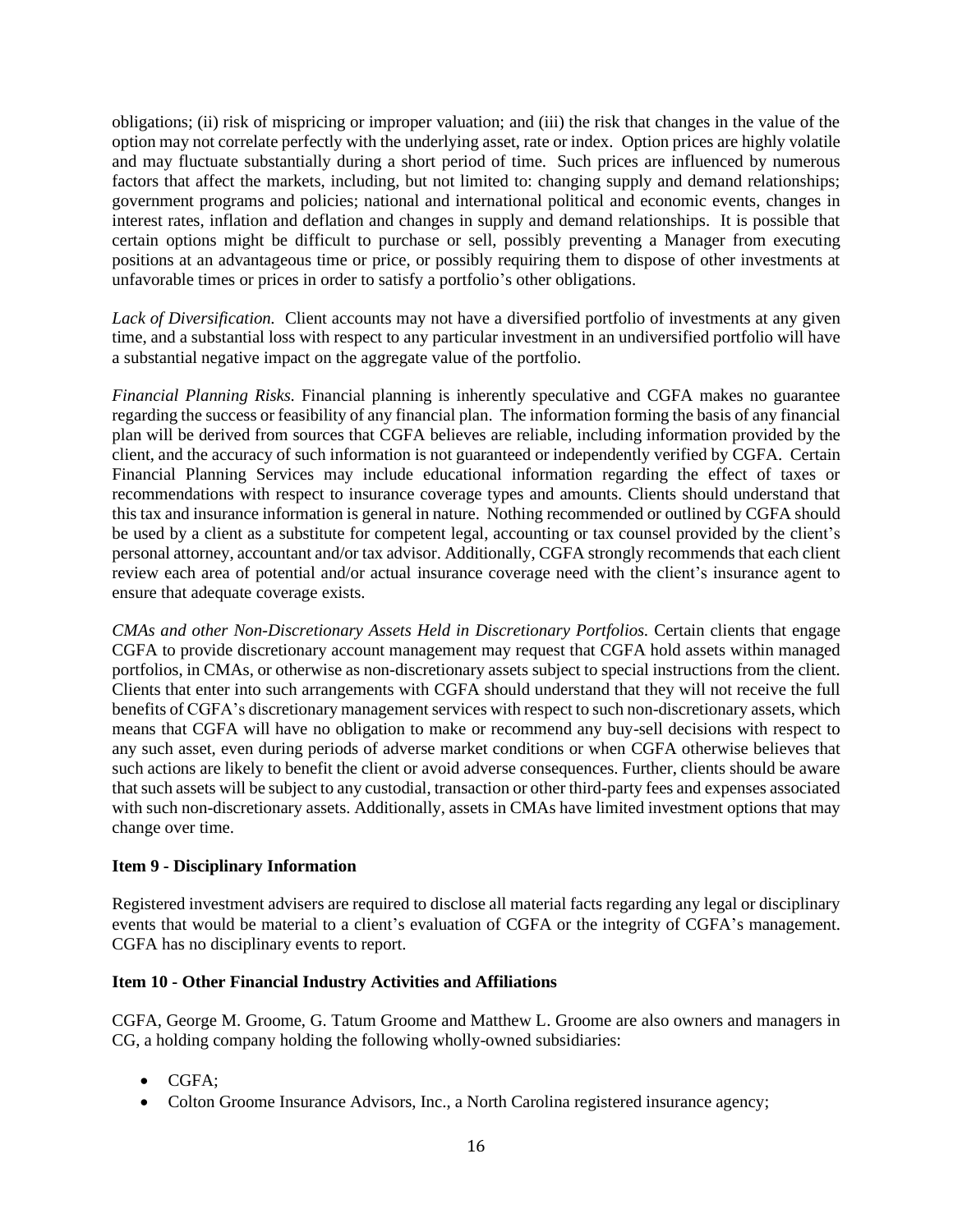- LifeTrust3D, LLC, an insurance consulting company; and
- Colton Groome Benefits Advisors, LLC (doing business as Colton Groome Retirement Plan Advisors), a retirement plans consulting company.

Colton Groome Insurance Advisors, Inc., formerly doing business as Colton Groome & Company, was founded in 1950 to provide financial products and services to business and individuals, including insurance (life, disability, and long-term care), investments and employee benefits (retirement plans, executive benefit plans). In 2015, Colton Groome Insurance Advisors, Inc. became a wholly-owned subsidiary of CG.

CGFA's IARs are also employees of CG. In addition, CGFA's IARs may also be registered, licensed and/or provide material services to clients in the following capacities:

- Registered representatives of Valmark Securities, Inc.;
- Insurance licensed and placing insurance business through Executive Insurance Agency (Akron, OH), an insurance agency and ultimate parent of Valmark Securities, Inc.;
- Insurance licensed and placing insurance business through Colton Groome Insurance Advisors, Inc. and other insurance agencies; and
- Insurance consulting services to clients of LifeTrust3D, LLC.

Any or all of these registrations/licenses/capacities and their associated relationships, along with the commissions and other related compensation received by our IARs, create conflicts of interests with clients. At no time however is a client under an obligation to implement (with CGFA or with any other firm) any or all of the suggestions. Implementation is solely at the client's discretion. While CGFA Advisors endeavor at all times to put the interest of the clients first as part of CGFA's fiduciary duty, clients should be aware that the receipt of additional compensation itself creates an inherent conflict of interest, and may affect the judgment of these individuals when making recommendations; however, CGFA's Code of Ethics prohibits its IARs from putting their interests ahead of yours.

All fees paid to CGFA for advisory services are separate and distinct from the fees and expenses charged by Funds to their shareholders. These fees and expenses are described in each Fund's prospectus and will generally include a management fee, other Fund expenses, and possibly a distribution fee. The Fund may also impose sales charges. If so, the client may pay an initial or deferred sales charge. A client may invest in a Fund directly, without the services of CGFA, and avoid paying CGFA's fee in addition to the Fund's fees. In that case, the client would not receive the services provided by CGFA, which are designed, among other things, to assist the client in determining which investment management programs and money managers are most appropriate to the client's financial situation and objectives. The client should review both the fees charged by the Funds and the fees charged by CGFA and the other investment advisers chosen to fully understand the total amount of fees to be by the client. Only then will the client be able to fully evaluate the advisory services being provided.

As registered representatives of Valmark Securities Inc., personnel of CGFA may receive 12b-1 distribution fees, commissions and/or other compensation from investment companies for the placement of client funds into investment company shares or for the sale of other products (including insurance). Any activity performed by such registered representatives is supervised by Valmark Securities Inc. CGFA does not direct any of its brokerage to, or execute any trades through, such persons.

Certain employees of CGFA are also licensed to sell insurance products. As such, these employees are entitled to receive commissions or other remuneration on the sale of insurance and other products. In addition, certain employees of CGFA are also registered representatives of Valmark Securities, Inc., a FINRA and SIPC member and registered broker-dealer. As such, these employees are entitled to receive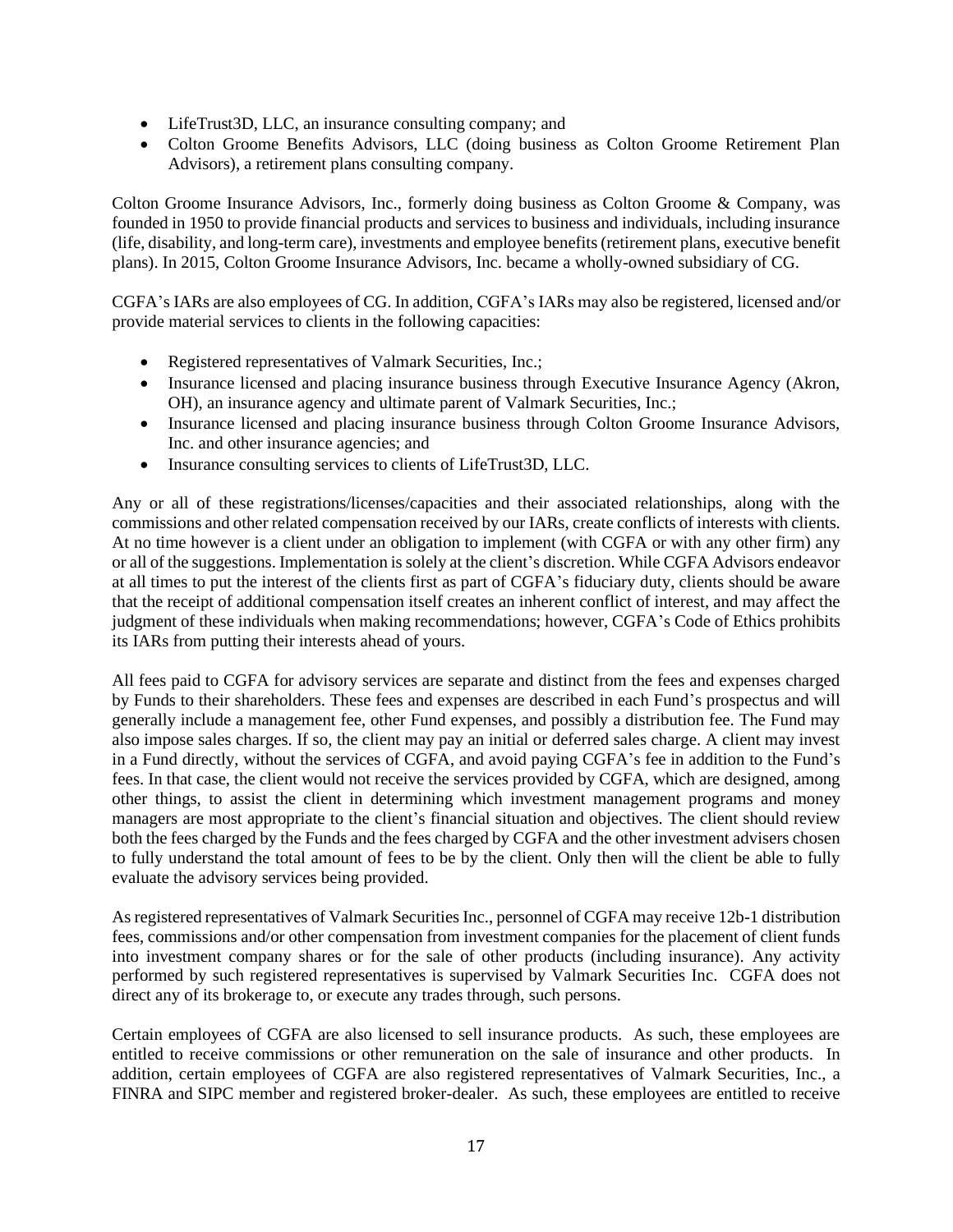brokerage commissions. No client will pay both an advisory fee to CGFA and a commission to an employee of CGFA or another CG affiliate on the same asset unless the client is notified in advance. Clients are not obligated, contractually or otherwise, to use the services of these insurance agents, registered representatives. Please see *Item 5 – Fees and Compensation* for more information.

#### **Item 11 - Code of Ethics, Participation or Interest in Client Transactions and Personal Trading**

#### Code of Ethics and Personal Trading

CGFA has adopted a Code of Ethics (the "Code"), the full text of which is available to you upon request. CGFA's Code has several goals. First, the Code is designed to assist CGFA in complying with applicable laws and regulations governing its investment advisory business. Under the Advisers Act, CGFA owes fiduciary duties to its clients. Pursuant to these fiduciary duties, the Code requires CGFA associated persons to act with honesty, good faith and fair dealing in working with clients. In addition, the Code prohibits associated persons from trading or otherwise acting on insider information.

Next, the Code sets forth guidelines for professional standards for CGFA's associated persons (managers, officers and employees). Under the Code's Professional Standards, CGFA expects its associated persons to put the interests of its clients first, ahead of personal interests. In this regard, CGFA associated persons are not to take inappropriate advantage of their positions in relation to CGFA clients.

Third, the Code sets forth policies and procedures to monitor and review the personal trading activities of associated persons. From time to time, CGFA's associated persons may invest in the same securities recommended to clients. This may create a conflict of interest because associated persons of CGFA may invest in securities ahead of or to the exclusion of CGFA clients. Under its Code, CGFA has adopted procedures designed to reduce or eliminate conflicts of interest that this could potentially cause. The Code's personal trading policies include procedures for limitations on personal securities transactions of associated persons, including generally disallowing trading by an associated person in any security within one day before any client account trades or considers trading the same security and the creation of a restricted securities list, reporting and review of personal trading activities and pre-clearance of certain types of personal trading activities. These policies are designed to discourage and prohibit personal trading that would disadvantage clients. The Code also provides for disciplinary action as appropriate for violations.

#### Participation or Interest in Client Transactions

As outlined above, CGFA has adopted procedures to protect client interests when its associated persons invest in the same securities as those selected for or recommended to clients. In the event of any identified potential trading conflicts of interest, CGFA's goal is to place client interests first.

Consistent with the foregoing, CGFA maintains policies regarding participation in initial public offerings ("IPOs") and private placements in order to comply with applicable laws and avoid conflicts with client transactions. CGFA associated persons are not permitted to participate in IPOs. CFGA associated persons wishing to invest in a private placement must submit a pre-clearance request and obtain the approval of the Chief Compliance Officer.

If associated persons trade with client accounts (*e.g.*, in a bundled or aggregated trade), and the trade is not filled in its entirety, the associated person's shares will be removed from the block, and the balance of shares will be allocated among client accounts in accordance with CGFA's written policy.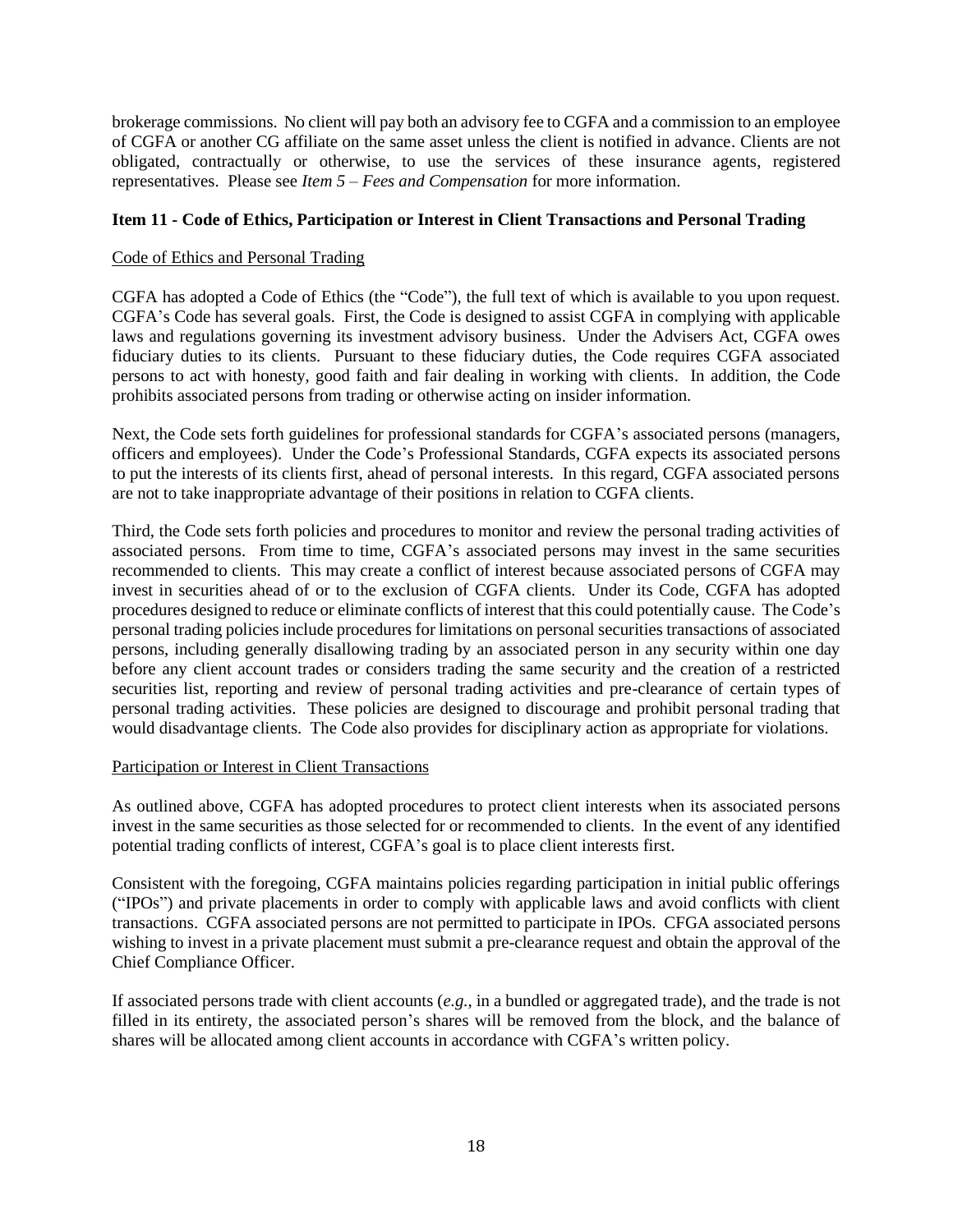#### **Item 12 - Brokerage Practices**

#### Best Execution and Benefits of Brokerage Selection

When given discretion to select the brokerage firm that will execute orders in client accounts, CGFA seeks "best execution" for client trades, which is a combination of a number of factors, including, without limitation, quality of execution, services provided and commission rates. Therefore, CGFA may use or recommend the use of brokers who do not charge the lowest available commission in the recognition of research and securities transaction services, or quality of execution. Research services received with transactions may include proprietary or third-party research (or any combination) and may be used in servicing any or all of CGFA's clients. Therefore, research services received may not be used for the account for which the particular transaction was affected.

CGFA typically recommends that clients establish brokerage accounts with either Schwab Advisor Services division of Charles Schwab & Co., Inc. ("Schwab"), a FINRA registered broker-dealer, member SIPC, or Fidelity Brokerage Services, LLC ("Fidelity Brokerage") (collectively "Custodians") to maintain custody of clients' assets. CGFA may effect trades for client accounts held with the Custodian(s), or may in some instances, consistent with CGFA's duty of best execution and specific investment advisory agreement with each client, elect to execute trades elsewhere. Although CGFA may recommend that clients establish accounts with the Custodians, it is ultimately the client's decision where to custody assets. CGFA does not take custody of client assets held at Fidelity Brokerage.

CGFA is independently owned and operated and is not affiliated with Schwab or Fidelity Brokerage.

#### Schwab:

CGFA participates in the Schwab service program, which provides access to institutional trading and custody services. While there is no direct link between the investment advice CGFA provides and participation in these programs, CGFA receives certain economic benefits from this program. These benefits may include software and other technology that provides access to client account data (such as trade confirmations and account statements), facilitates trade execution (and allocation of aggregated orders for multiple client accounts), provides research, pricing information and other market data, facilitates the payment of CGFA's fees from its clients' accounts, and assists with back-office functions, recordkeeping and client reporting. Many of these services may be used to service all or a substantial number of CGFA's accounts, including accounts not held at Schwab. Schwab may also make available to CGFA other services intended to help CGFA manage and further develop its business. These services may include consulting, publications and conferences on practice management, information technology, business succession, regulatory compliance and marketing. In addition, Schwab may make available, arrange and/or pay for these types of services to be rendered to CGFA by independent third parties. Schwab may discount or waive fees it would otherwise charge for some of these services, pay all or a part of the fees of a third-party providing these services to CGFA, and/or Schwab may pay for travel expenses relating to participation in such training. Finally, participation in the Schwab program provides CGFA with access to mutual funds which normally require significantly higher minimum initial investments or are normally available only to institutional investors.

The benefits received through participation in the Schwab program do not necessarily depend upon the proportion of transactions directed to Schwab. The benefits are received by CGFA, in part because of commission revenue generated for Schwab by CGFA's clients. This means that the investment activity in client accounts is beneficial to CGFA , because Schwab does not assess a fee to CGFA for these services. This creates an incentive for CGFA to continue to recommend Schwab to its clients. While it may be possible to obtain similar custodial, execution and other services elsewhere at a lower cost, CGFA believes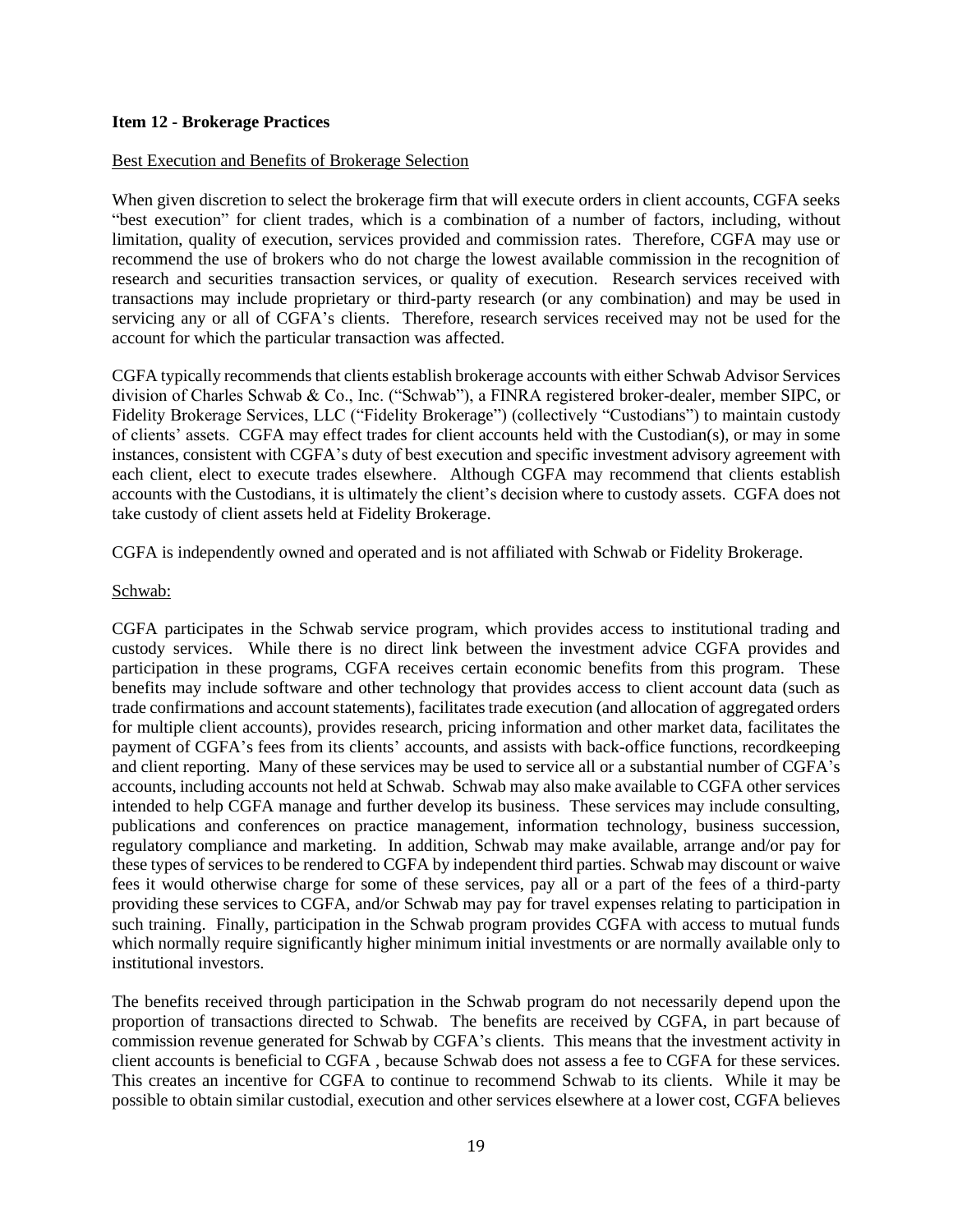that Schwab provides an excellent combination of these services. These services are not soft dollar arrangements but are part of the institutional platforms offered by Schwab.

#### Fidelity:

CGFA has an arrangement with National Financial Services LLC, and Fidelity Brokerage Services LLC (together with all affiliates, "Fidelity") through which Fidelity provides CGFA with Fidelity's "platform" services. The platform services include, among others, brokerage, custodial, administrative support, record keeping and related services that are intended to support intermediaries like CGFA in conducting business and in serving the best interests of their clients but that may benefit CGFA.

Fidelity charges brokerage commissions and transaction fees for effecting certain securities transactions (i.e., transactions fees are charged for certain no-load mutual funds, commissions are charged for individual equity and debt securities transactions). Fidelity enables CGFA to obtain many no-load mutual funds without transaction charges and other no-load funds at nominal transaction charges. Fidelity's commission rates are generally considered discounted from customary retail commission rates. However, the commissions and transaction fees charged by Fidelity may be higher or lower than those charged by other custodians and broker-dealers.

As part of the arrangement, Fidelity also makes available to CGFA, at no additional charge to CGFA, certain research and brokerage services, including research services obtained by Fidelity directly from independent research companies, as selected by CGFA (within specified parameters).

As a result of receiving such services for no additional cost, CGFA may have an incentive to continue to use or expand the use of Fidelity's services. CGFA examined this potential conflict of interest when it chose to enter into the relationship with Fidelity and has determined that the relationship is in the best interests of CGFA's clients and satisfies its client obligations, including its duty to seek best execution. A client may pay a commission that is higher than another qualified broker-dealer might charge to effect the same transaction where the CGFA determines in good faith that the commission is reasonable in relation to the value of the brokerage and research services received. In seeking best execution, the determinative factor is not the lowest possible cost, but whether the transaction represents the best qualitative execution, taking into consideration the full range of a broke-dealer's services, including the value of research provided, execution capability, commission rates, and responsiveness. Accordingly, although CGFA will seek competitive rates, to the benefit of all clients, it may not necessarily obtain the lowest possible commission rates for specific client account transactions. Although the investment research products and services that may be obtained by CGFA will generally be used to service all of CGFA's clients, a brokerage commission paid by a specific client may be used to pay for research that is not used in managing that specific client's account. CGFA and Fidelity are not affiliates, and no broker-dealer affiliated with CGFA is involved in the relationship between CGFA and Fidelity.

#### Managers and UMA Platforms

When trades in client accounts are executed by a Manager or UMA Platform, the best execution policies of the Manager or UMA Platform will apply. Clients will be provided each Manager's and UMA Platform's Form ADV Part 2A Brochure, which contains important information regarding the Manager's or UMA Platform's policies and procedures regarding best execution, upon request.

#### Directed Brokerage

CGFA may allow certain clients to direct CGFA to use a particular broker for custodial or transaction services on behalf of the client's portfolio. In directed brokerage arrangements, the client is responsible for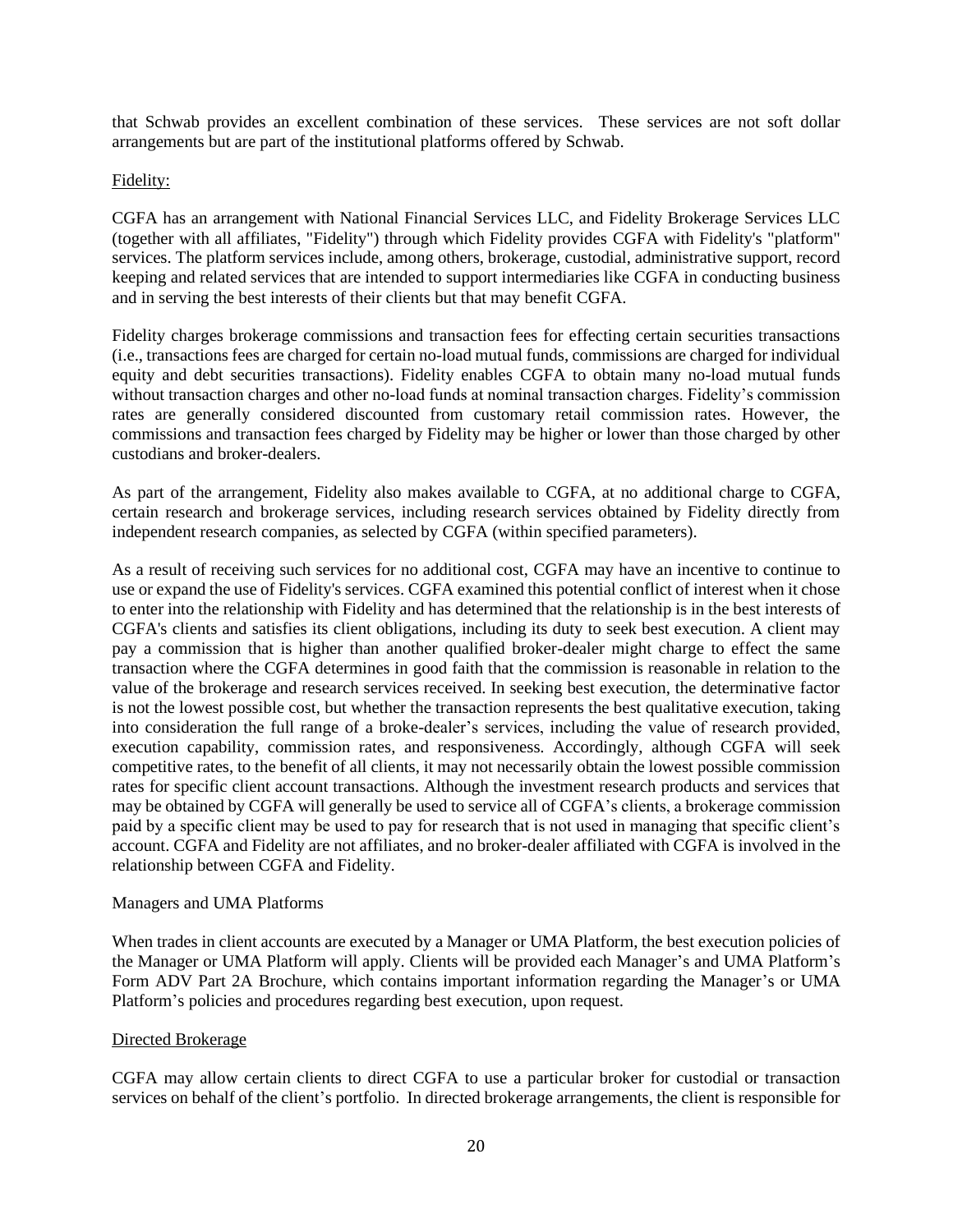negotiating the commission rates and other fees to be paid to the broker. Accordingly, a client who directs brokerage should consider whether such designation may result in certain costs or disadvantages to the client, either because the client may pay higher commissions or obtain less favorable execution, or the designation limits the investment options available to the client.

The arrangements that CGFA has with the Custodians are designed to maximize efficiency and to be cost effective. By directing brokerage arrangements, the client acknowledges that these economies of scale and levels of efficiency are generally compromised when alternative brokers are used. While every effort is made to treat clients fairly over time, the fact that a client chooses to use the brokerage and/or custodial services of these alternative service providers may in fact result in a certain degree of delay in executing trades for their account(s) and otherwise adversely affect management of their account(s).

By directing CGFA to use a specific broker or dealer, clients who are subject to ERISA confirm and agree with CGFA that they have the authority to make the direction, that there are no provisions in any client or plan document which are inconsistent with the direction, that the brokerage and other goods and services provided by the broker or dealer through the brokerage transactions are provided solely to and for the benefit of the client's plan, plan participants and their beneficiaries, that the amount paid for the brokerage and other services have been determined by the client and the plan to be reasonable, that any expenses paid by the broker on behalf of the plan are expenses that the plan would otherwise be obligated to pay, and that the specific broker or dealer is not a party in interest of the client or the plan as defined under applicable ERISA regulations.

When trades in client accounts are executed by a Manager or UMA Platform, the directed brokerage policies of the Manager or UMA Platform will apply. Clients will be provided each Manager's and UMA Platform's Form ADV Part 2A Brochure, which contains important information regarding the Manager's or UMA Platform's policies and procedures regarding directed brokerage.

#### Aggregated Trade Policy

CGFA, a Manager or a UMA Platform may enter trades as a block if possible and if advantageous to clients whose accounts have a need to buy or sell shares of the same security. This blocking of trades permits the trading of aggregate blocks of securities composed of assets from multiple client accounts, so long as transaction costs are shared equally and on a pro-rata basis between all accounts included in any such block. Block trading allows CGFA, a Manager or a UMA Platform to execute equity trades in a timelier, equitable manner, and may reduce overall costs to clients.

CGFA will only aggregate transactions when it believes that aggregation is consistent with its duty to seek best execution (which includes the duty to seek best price) for its clients, and is consistent with the terms of CGFA's investment advisory agreement with each client for which trades are being aggregated. Where CGFA aggregates trades, each client that participates in an aggregated order will participate at the average share price for all CGFA's transactions in a given security on a given business day, with transaction costs generally shared pro-rata based on each client's participation in the transaction. On occasion, owing to the size of a particular account's pro rata share of an order or other factors, the commission or transaction fee charged could be above or below a breakpoint in a pre-determined commission or fee schedule set by the executing broker, and therefore transaction charges may vary slightly among accounts. Accounts may be excluded from a block due to tax considerations, client direction or other factors making the account's participation ineligible or impractical.

When trades in client accounts are executed by a Manager or UMA Platform, the trade aggregation policies of the Manager or UMA Platform will apply. Clients will be provided each Manager's and UMA Platform's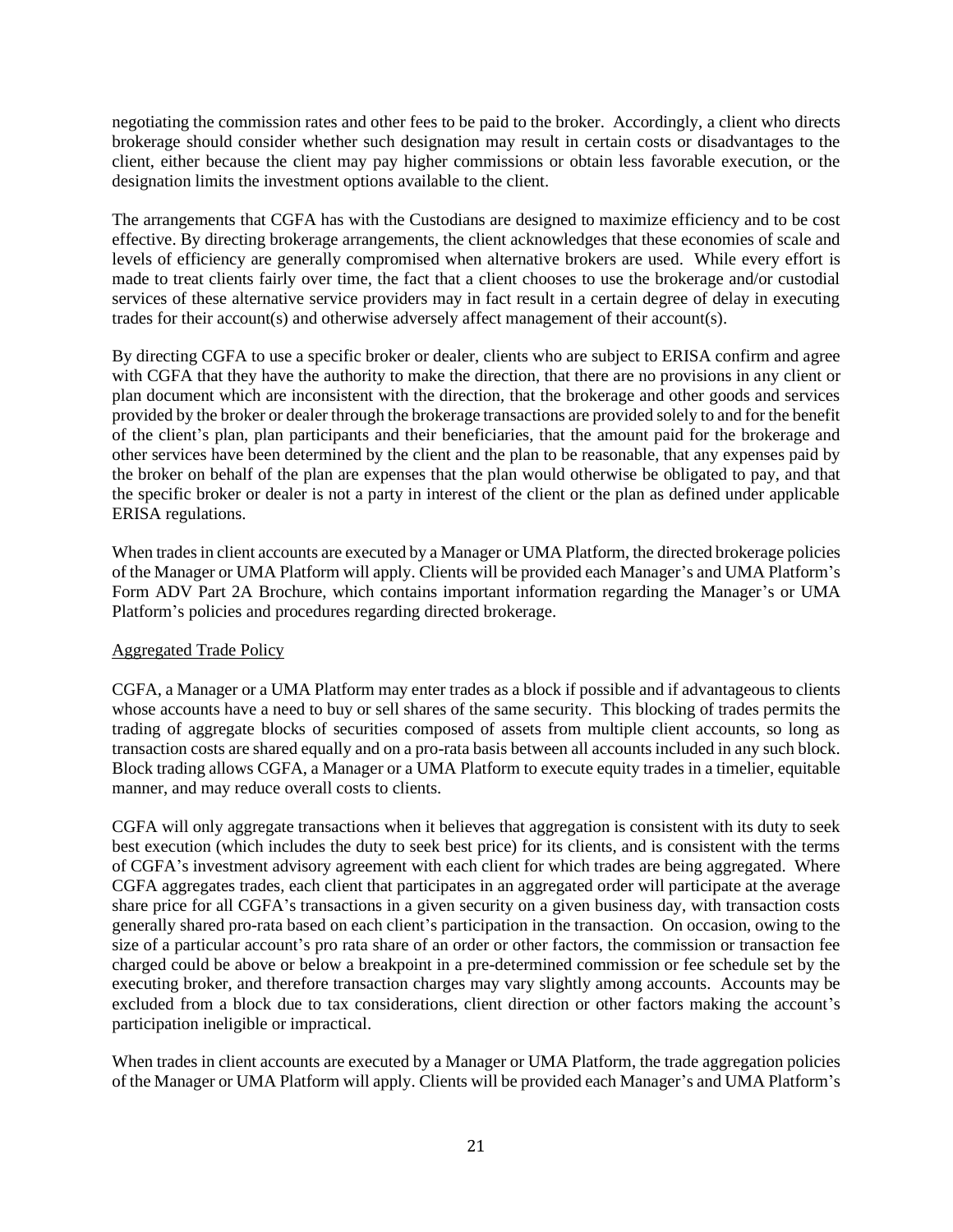Form ADV Part 2A Brochure, which contains important information regarding the Manager's or UMA Platform's policies and procedures regarding trade aggregation.

#### **Item 13 - Review of Accounts**

CGFA's Investment Committee typically meets monthly to review investment strategies and Manager performance. Managed portfolios are reviewed at least quarterly but may be reviewed more often if requested by the client, upon receipt of information material to the management of the portfolio, or at any time such review is deemed necessary or advisable by CGFA. These factors may include, but are not limited to, change in general client circumstances (*e.g.*, marriage, divorce, retirement) or economic, political or market conditions. One of CGFA's IARs or principals is responsible for reviewing all accounts.

Account custodians are responsible for providing monthly or quarterly account statements which reflect the positions (and current pricing) in each account as well as transactions in each account, including fees paid from an account. Account custodians also provide prompt confirmation of all trading activity, and yearend tax statements, such as 1099 forms. CGFA will provide additional written reports as needed or requested by the client. Clients should carefully compare the statements that they receive from CGFA against the statements that they receive from their account custodian(s).

For those clients to whom CGFA provides separate financial planning and/or consulting services, reviews are conducted on an as-needed or agreed-upon basis. Such reviews are conducted by one of CGFA's IARs or principals.

#### **Item 14 - Client Referrals and Other Compensation**

CGFA does not pay or receive referral fees.

As noted above, CGFA may receive some benefits from their Custodial relationships based on the amount of client assets held at the Custodian. Please see *Item 12 - Brokerage Practices* for more information. However, neither the Custodian nor any other party is paid to refer clients to CGFA.

Certain employees of CGFA are also licensed to sell insurance products. These employees will earn commission-based compensation for selling insurance products, including insurance products sold to clients of CGFA. In addition, certain employees of CGFA are also registered representatives of Valmark Securities, Inc., a FINRA and SIPC member and registered broker-dealer. As such, these employees are entitled to receive brokerage commissions. Insurance commissions and brokerage commissions earned by employees of CGFA are separate from CGFA's Investment Advisory Service Fees. Please see *Item 5 – Fees and Compensation* for more information.

#### **Item 15 - Custody**

CGFA is deemed to have custody of client assets when CGFA obtains login credentials to the client's brokerage or other custodial accounts, and such credentials provide CGFA with the ability to withdraw funds or securities or transfer them to an account not in the client's name at a qualified custodian. CGFA has adopted policies and procedures to monitor and supervise its practices when it has custody of client assets. CGFA does not take custody of client assets at Fidelity Brokerage and will not log into end customer accounts on the Fidelity platform.

CGFA has also retained an independent accounting firm to perform a surprise examination once during each calendar year as prescribed by Rule 206(4)-2 of the Investment Advisers Act of 1940, as amended. In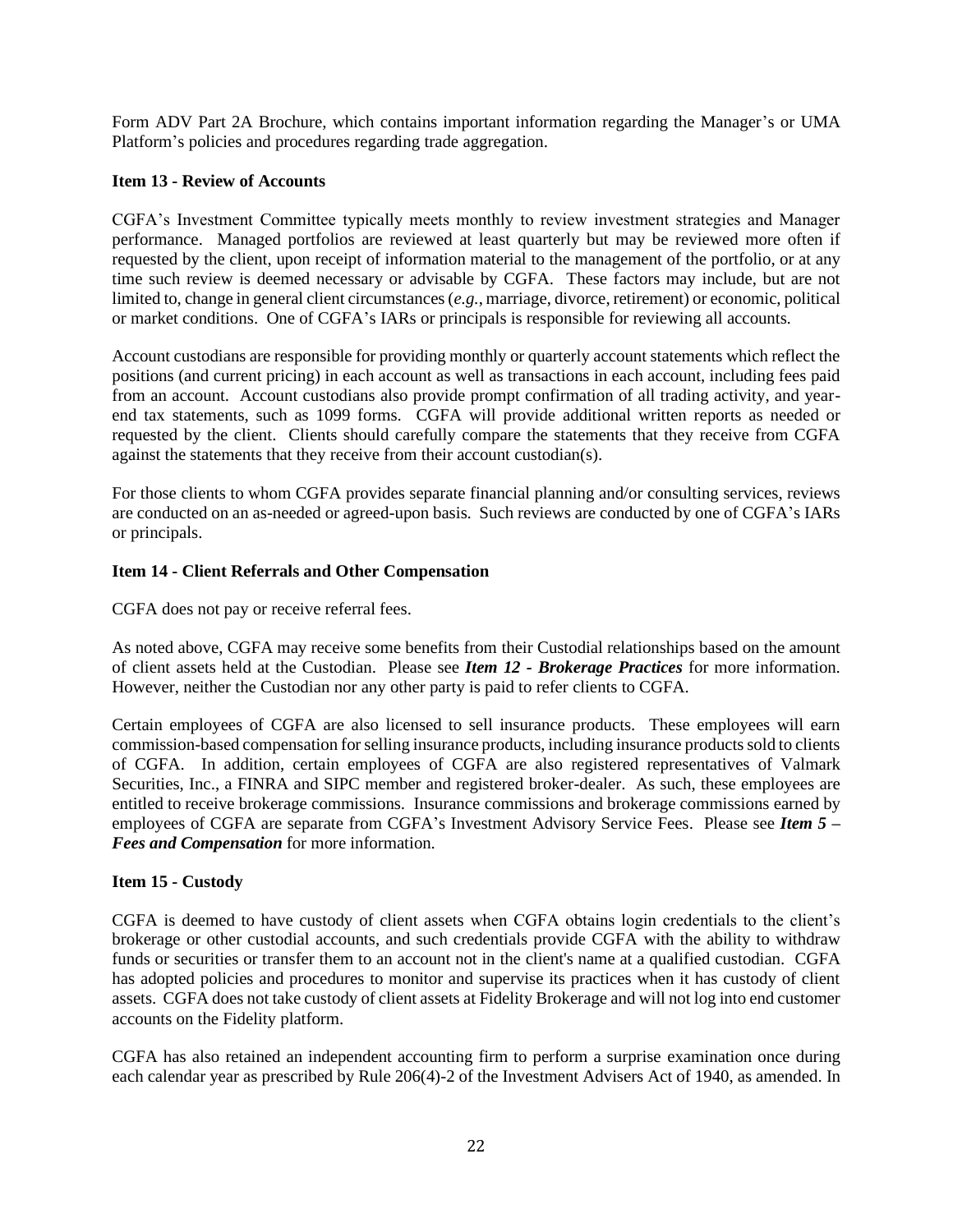addition, CGFA may be deemed to have "soft" custody of client assets because CGFA's portfolio management fees are normally debited directly from client account(s), unless other arrangements are made.

Either Schwab or Fidelity Brokerage is the custodian for nearly all client accounts at CGFA. From time to time however, clients may select an alternate broker to hold accounts in custody. In any case, it is the custodian's responsibility to provide clients with confirmations of trading activity, tax forms and at least quarterly account statements. Clients are advised to review this information carefully, and to notify CGFA of any questions or concerns. Clients are also asked to promptly notify CGFA if the custodian fails to provide statements on each account held.

From time to time and in accordance with CGFA's investment advisory agreement with clients, CGFA will provide additional reports. As mentioned above, the account balances reflected on these reports should be compared to the balances shown on the brokerage statements to ensure accuracy. At times there may be small differences due to the timing of dividend reporting, pending trades or other similar issues.

#### **Item 16 - Investment Discretion**

As described in *Item 4 - Advisory Business*, CGFA will accept clients on either a discretionary or nondiscretionary basis.

For *discretionary accounts*, the client's investment advisory agreement gives CGFA the authority to carry out various activities in the account, generally including the following: (i) trade execution; (ii) the ability to request checks on behalf of the client; and (iii) the withdrawal of advisory fees directly from the account. CGFA then directs investment of the client's portfolio using its discretionary authority. The client may limit the terms of this authority to the extent consistent with the client's investment advisory agreement with CGFA and the requirements of the client's custodian. If required by a client's custodian, the client may also execute a Limited Power of Attorney ("LPOA"), which allows CGFA to carry out trade recommendations and approved actions in, and give instructions to the custodian related to, the portfolio.

For *non-discretionary* accounts, the client may also execute an LPOA, which allows CGFA to carry out trade recommendations and approved actions in the portfolio. However, in accordance with CGFA's nondiscretionary investment advisory agreement with the client, CGFA does not implement trading recommendations or other actions in the account unless and until the client has approved the recommendation or action.

Both discretionary and non-discretionary account clients may impose reasonable restrictions on CGFA's discretionary authority, subject to CGFA's investment advisory agreement with the client and the requirements of the client's custodian.

#### **Item 17 - Voting Client Securities**

As a policy and in accordance with CGFA's investment advisory agreement, CGFA does not vote proxies related to securities held in client accounts. The custodian of the account will normally provide proxy materials directly to the client. While clients may contact CGFA with questions relating to proxy procedures and proposals, CGFA generally does not research particular proxy proposals.

#### **Item 18 - Financial Information**

Because CGFA does not require or solicit prepayment of more than \$1,200 in fees per client, six months or more in advance, and currently does not have any financial condition that is reasonably likely to impair its ability to meet contractual commitments to clients, CGFA has nothing to disclose under this Item 18.